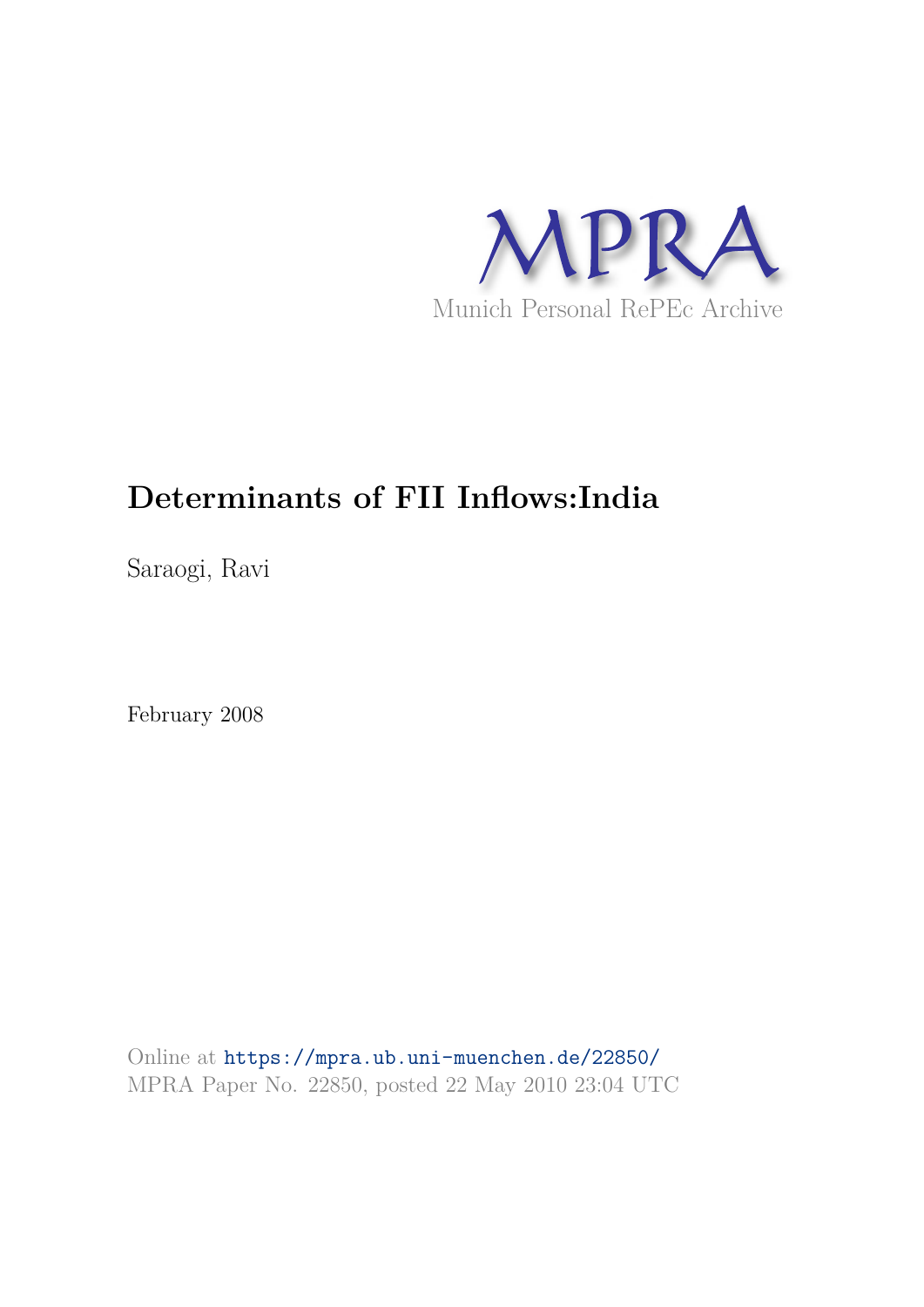

# Ravi Saraogi

**r a v i . s r g @ g m a i l . c o m**

**3 / 2 / 2 0 0 8**

Determinants of

FII Inflows: India

This paper attempts to identify the important determinants of foreign institutional investments (FII) into India. The issue is extremely important for contemporary policy making since managing the large foreign inflows into India in recent times has come to haunt both the RBI and the Government. It is hoped the insight offered by this paper will help us identify the important determinants of FII inflows into India, the knowledge of which can be used to construct suitable policies to manage the problem of large foreign inflows into our economy.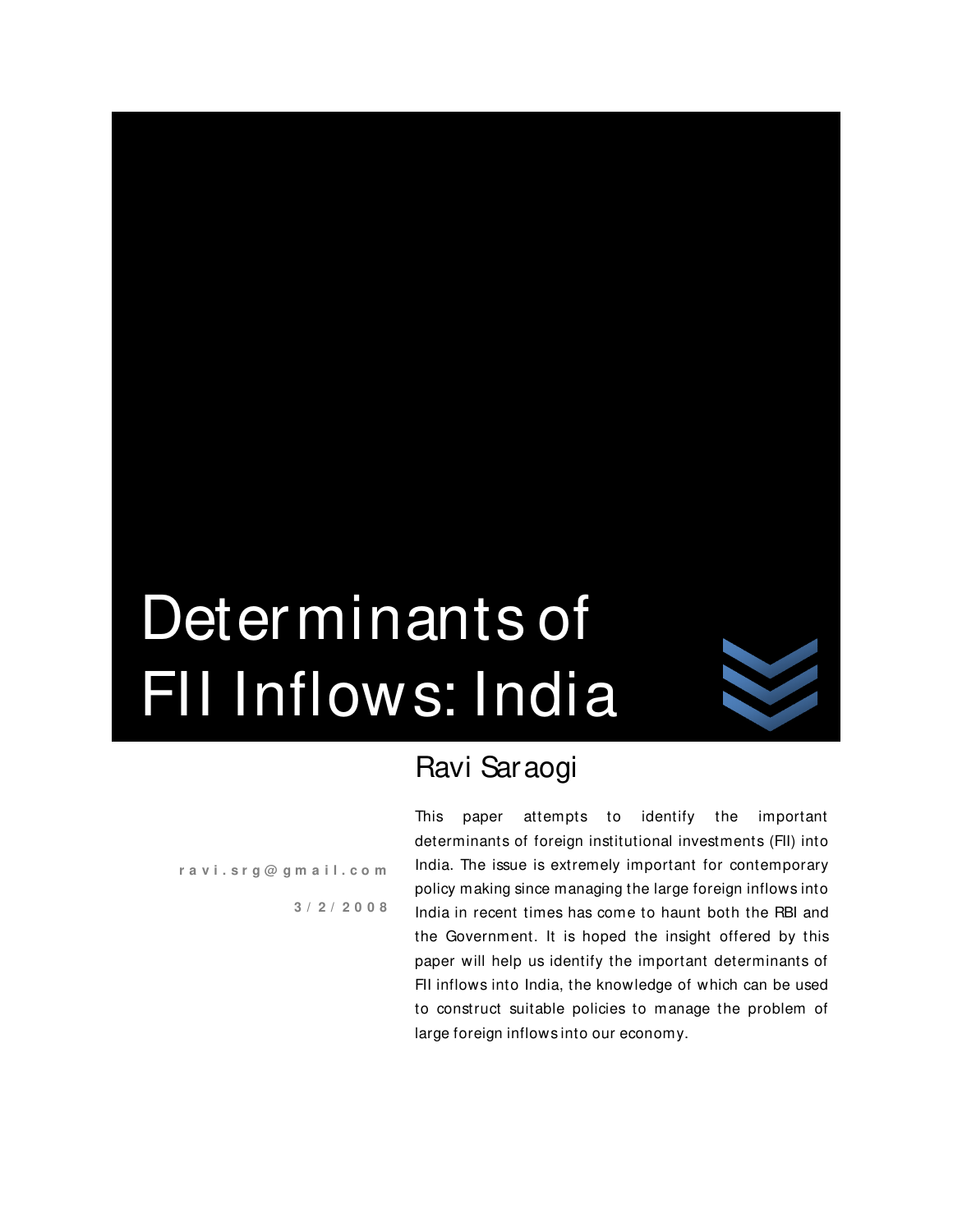## **Objective**

From the problem of scarcity in the early 1990s to the problem of plenty now, the management of large foreign inflows into our economy has assumed utmost importance in recent times. FII inflows into India have shown an increasing trend after the 1997 Asian Financial Crisis. Total FII inflows in 1997 stood at USD 1317 million. At present, for the year 2007, India received FII inflows to the tune of USD 24,448 million. It is in this context that the management of such inflows throws up new policy challenges as foreign inflows influences various domestic macroeconomic variables like inflation, money supply, foreign exchange reserves, exchange rate, etc.



FII Inflows (in USD mn)

In recent times, it has become important to identify the key triggers for such inflows into the economy as foreign inflows have assumed such gargantuan proportions in recent times that managing such inflows have become a challenge in itself. Traditionally, such inflows were absorbed by buying the dollars sloshing in the economy (resulting to an equal increase in the domestic money supply for unsterilized interventions) and adding them to our forex reserves. However, to prevent inflationary tendencies arising out of such interventions, the government issues bonds to mop up liquidity released on account of dollar purchases. This process is called sterilization.

Sterilization, however, has a fiscal cost attached to it. The interest that the government earns by investing its forex reserves in US government treasury bonds is much lower than what has to be paid on domestic bonds issued for sterilization purposes. Thus, there is a limit to sterilized intervention, and unsterilized intervention has a very romantic relationship with inflation, and hence politically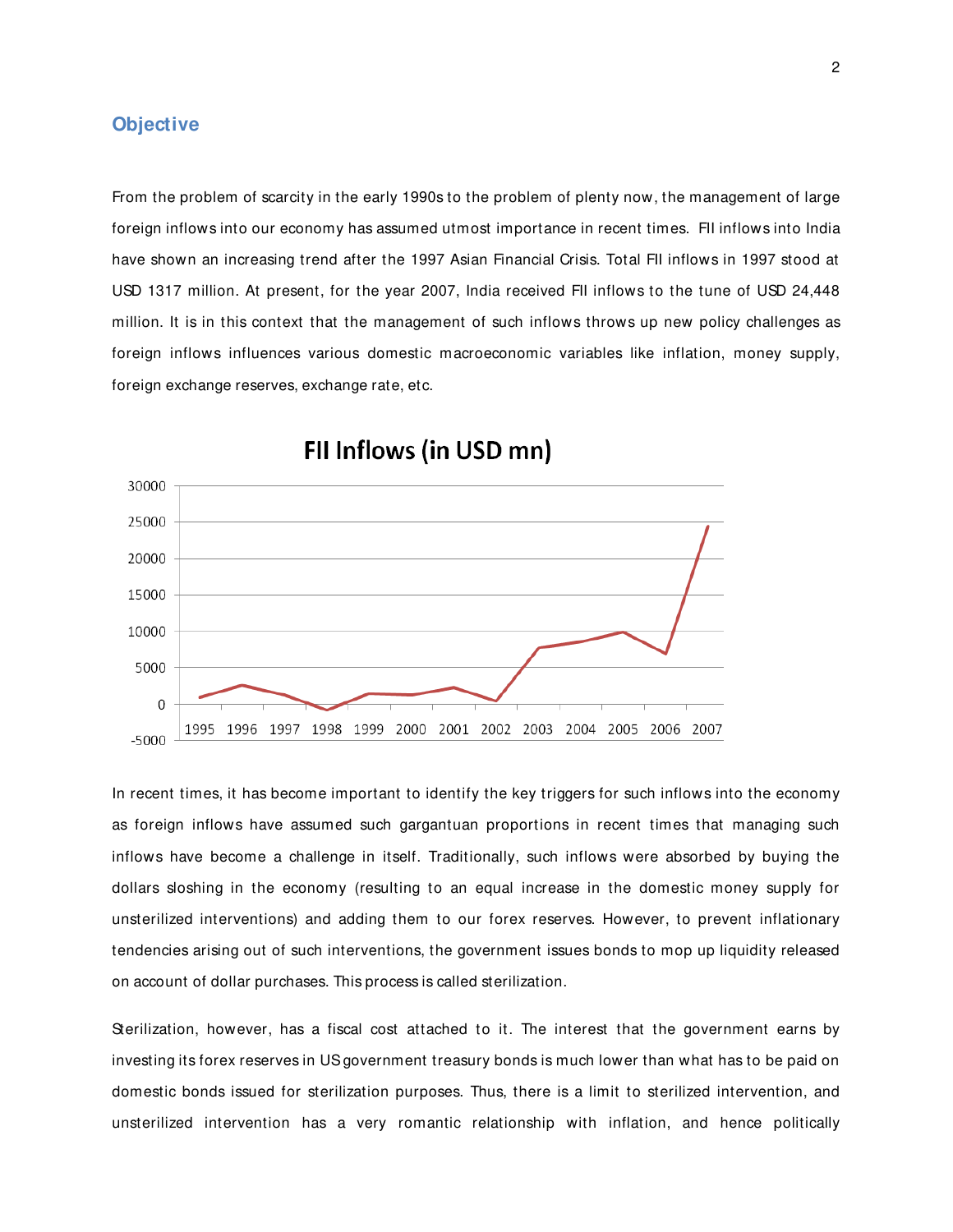unacceptable in India. This leaves the RBI with no option but to stay away from massive interventions in the forex market as such interventions turn out to be inflationary in the absence of corresponding sterilization, and in the absence of such interventions, the domestic currency tends to appreciate. This is exactly what happened in April-M ay 2007 when the INR (Indian Rupee) appreciated by a whopping 11 per cent against the USD (US Dollar) in view of continued foreign inflows but no corresponding intervention by the RBI in the forex market. After appreciating by more than ten per cent in such a short period, letting the rupee appreciate further will kill our exports and hence even this door is shut for the RBI.

This leaves us with only option, i.e., imposition of capital controls to restrict foreign inflows. However, over the past several years, India has been on a path of capital account liberalization and imposition of capital controls will reverse this process towards full convertibility of the rupee.

**Thus it seems there's a problem here in how to manage large foreign inflows. In this regard it becomes imperative that we understand what the determinants of foreign institutional investments (FII) in India are. This paper does exactly that. The issue of foreign inflows is extremely important for contemporary policy making since managing such inflows has come to haunt both the RBI and the Government in recent times. It is hoped the insight offered by this paper will help us identify the important determinants of FII inflows into India, the knowledge of which can be used to construct suitable policies to manage the problem of large inflows into our economy.** 

## **The Model**

We have assumed a linear model between the dependent variable FII and the independent explanatory variables. A model for FII inflows in India would require certain macroeconomic and financial parameters for the Indian economy to be compared with the ROW to gauge which factors make India attract FII from abroad. However, it is not possible to do an analysis on all important foreign economies vis-à-vis the Indian economy and hence, we have used the US economy as a proxy for the ROW while comparing indicators such as return on equities, risk, inflation, interest rate differential, etc.

The US economy can be used as an effective proxy as over 40 per cent of FII inflows into India originate from the US. Using the US economy as a proxy for the ROW in analyzing FII investments in India is not without precedent. It is assumed that the results thrown up by analyzing the US financial and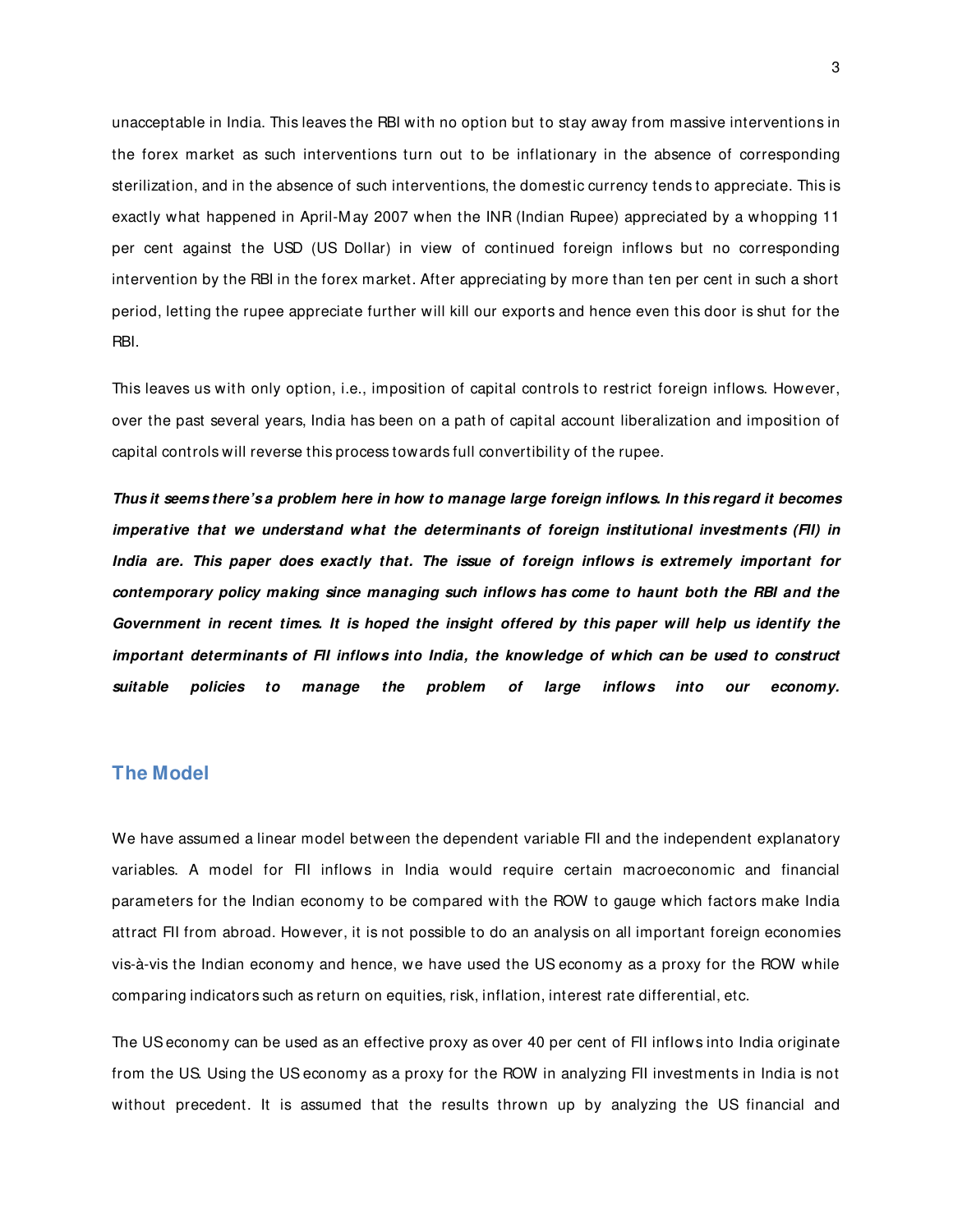macroeconomic variables vis-à-vis the Indian variables in this study can be extended to other countries also. For measuring attractiveness of a destination to FII investments, we have primarily relied on the data for stock market returns as a substantial flow of FII investments is channeled into equities.

 $fii_1 = \beta_1 + \beta_2$  (sensex<sub>t</sub>) +  $\beta_3$  (sp500<sub>t</sub>) +  $\beta_4$  (stdev\_sensex<sub>t</sub>) +  $\beta_5$  (stdev\_sp500<sub>t</sub>) +  $\beta_6$  (wpi<sub>t</sub>) +  $\beta_7$  (er<sub>t</sub>) +  $β_8$  (fii<sub>t-1</sub>) +  $β_9$  (fii<sub>t-2</sub>)

The above model specifies that foreign institutional investments in India is a linear function of the value of the BSE Sensex, the value of S&P 500 stock index in the US, the riskiness of investing in Indian equities and US equities, as given by the standard deviation of the movements in Sensex and S&P 500 respectively, the inflation rate in India, the nominal exchange rate and FII inflows in the corresponding previous two time periods (in our case, previous 2 months).

 $\beta_1$  = the intercept term

 $\beta$ <sub>2…….9</sub> = the partial regression slope coefficients

 $u_t$  = the random (stochastic) error term

The time series data for the analysis are **monthly estimates** ranging from Jan 2001 to Dec 2007, i.e., 7 year monthly estimates, and hence the number of observations is  $7 \times 12 = 84$  observations. However because of introducing a first order and a second order lagged variable, the last two observations have been lost. Thus, the effective number of observations for estimation purposes is 84-2=82 observations.

| <b>Type</b> | <b>Variable</b>       | <b>Unit</b> | Label                             | <b>Obs</b> |
|-------------|-----------------------|-------------|-----------------------------------|------------|
| Dependent   | $fii_t$               | in USD mn   | Foreign Institutional Investments | 84         |
| Independent | $wpi_t$               | in per cent | Wholesale Price Index (for India) | 84         |
| Independent | sp500 <sub>t</sub>    | points      | <b>S&amp;P 500 Index</b>          | 84         |
| Independent | $sensex_t$            | points      | <b>BSE Sensitive Index</b>        | 84         |
| Independent | int diff <sub>t</sub> | in per cent | Interest Rate Differential        | 84         |
| Independent | stdev sensex $t$      |             | Standard Deviation (for Sensex)   | 84         |
| Independent | stdev $sp500t$        |             | Standard Deviation (for S&P 500)  | 84         |
| Independent | $er_{t}$              | Rs. Per USD | Nominal Exchange Rate             | 84         |
| Independent | $fii_{t-1}$           | in USD mn   | Lag variable, $lag=1$             | 84         |
| Independent | $fii_{1,2}$           | in USD mn   | Lag variable, $lag = 2$           | 84         |

The variables used in the model are given in the next page –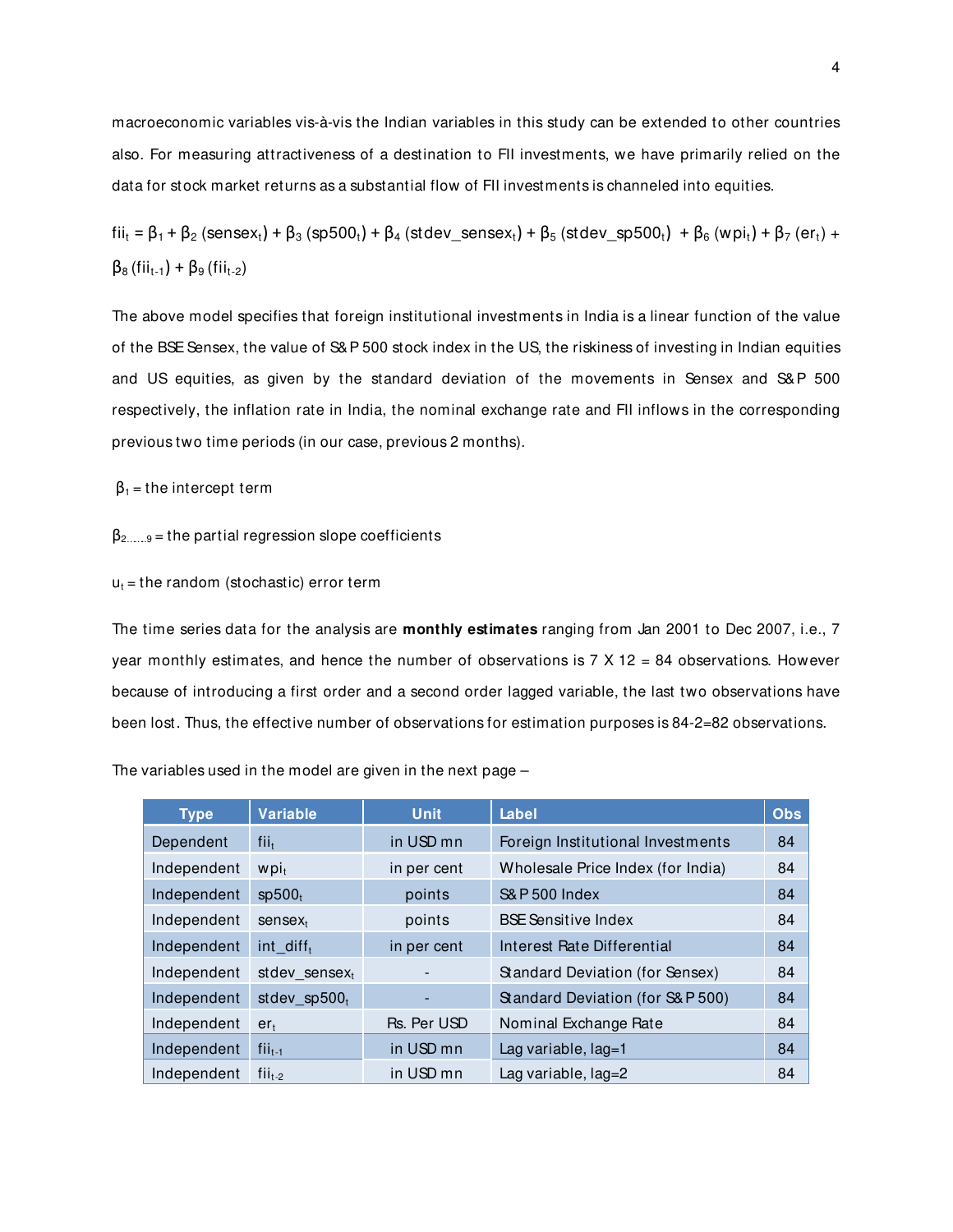## **A Note on the Variables**

#### **Foreign Institutional Investment:**

FII is basically an investor or investment fund that is from or registered in a country outside of the one in which it is currently investing. Institutional investors include hedge funds, insurance companies, pension funds and mutual funds. The term is used most commonly in India to refer to outside companies investing in the financial markets of India. International institutional investors must register with the Securities and Exchange Board of India to participate in the market $^{\rm 1}.$  The monthly time series data for FII inflows into India were taken from the RBI's $^2$  Database on Indian Economy and is measured in USD millions.

## **Wholesale Price Index (for the Indian economy):**

The monthly time series data for Wholesale Price Index (WPI) has been used as a measure for inflation in the Indian economy. The monthly data was collected from the RBI's $^3$  Database on Indian Economy.

#### **Standard & Poor's 500 Stock Index:**

The S&P 500 is an index containing the stocks of 500 Large-Cap corporations, most of which are American. The S&P 500 is one of the most widely watched index of large-cap US stocks. It is considered to be a bellwether for the US economy $^4.$  The monthly time series data for S&P 500 has been used as a proxy to gauge the returns one can expect by investing in equities outside of India as it is a worldrenowned index including 500 leading companies in leading industries of the U.S. economy. The historical data for this variable was taken from Yahoo! Finance $^5$ .

#### **BSE Sensitive Index (Sensex):**

-

Sensex is not only scientifically designed but also based on globally accepted construction and review methodology. First compiled in 1986, SENSEX is a basket of 30 constituent stocks representing a sample of large, liquid and representative companies in India. The base year of Sensex is 1978-79 and the base value is 100. The index is widely reported in both domestic and international markets through print as

<sup>1</sup> Definition from Investopedia: http:/ / www.investopedia.com/ terms/ f/ fii.asp

 $^{\text{2}}$  https://59.160.162.25/businessobjects/enterprise115/desktoplaunch1/InfoView/main/main.do?objId=6169  $\,$ 

 $^3$  https://59.160.162.25/businessobjects/enterprise115/desktoplaunch1/InfoView/main/main.do?objId=6169  $\,$ 

 $^4$  From the Wikipedia: http://en.wikipedia.org/wiki/S&P\_500

<sup>5</sup> http:/ / finance.yahoo.com/ q/ hp?s=%5EGSPC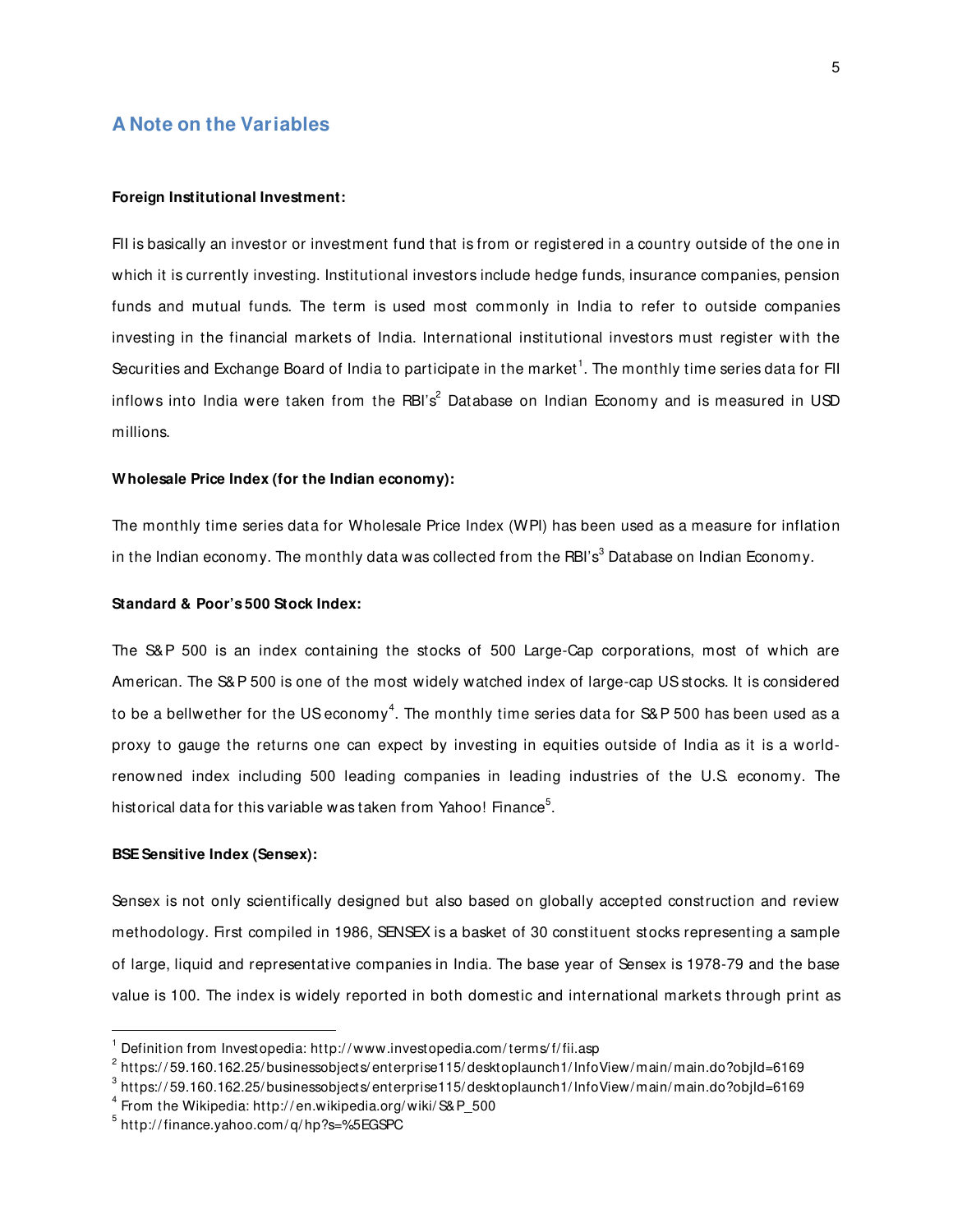well as electronic media $^{\rm 6}.$ The BSE Sensex has been used as an index to measure returns from investing in Indian equities. The historical data for this variable was also taken from Yahoo! Finance $^7\!$  .

#### **Standard Deviation for Sensex:**

The standard deviation for sensex was calculated to measure the volatility (used as a proxy for risk associated with investing in Indian equities) of the index. The SD was calculated by taking the data on daily returns $^{\rm 8}$  for each month, and calculating the SD for the individual months.

#### **Standard Deviation for S&P 500:**

Here too, the standard deviation for S&P 500 was calculated to measure the volatility (to be used as a proxy for risk associated with investing in US equities) of the index. The procedure adopted is similar to

that for calculating standard deviation for the sensex (see above).

#### **Exchange Rate:**

The nominal exchange rate is defined in the model as the number of units of domestic currency obtained per foreign currency, i.e., the number of Indian Rupee that can be exchanged for one US Dollar. The exchange rate plays an important role in decision making process of an FII investment as a depreciation of the domestic currency results in losses when an FII investment is converted back into the foreign currency while an appreciation of the domestic currency would result in higher returns for the foreign investments.

#### **Lag Variables**

-

Two lag variables have been introduced in the model,  $f_{i_1,i_1}$  and  $f_{i_1,i_2}$ . This has been done to capture the lagged effect of FII investments in India as it is expected that FII investment in time period t is also a function of past FII investments.

## **A Priori Expectation**

Economic intuition would tell us that FII inflows into an economy should ideally depend on the returns that such funds can expect to make by investing in a foreign economy, expected returns in the home

 $^6$  From the Bombay Stock Exchange official website: http://www.bseindia.com/about/abindices/bse30.asp

 $^7$  http://finance.yahoo.com/q?s=%5EBSESN

 $^8$  Daily Returns was calculated as: [ (Today's Close – Previous Days Close) / (Previous Day Close) ] \* 100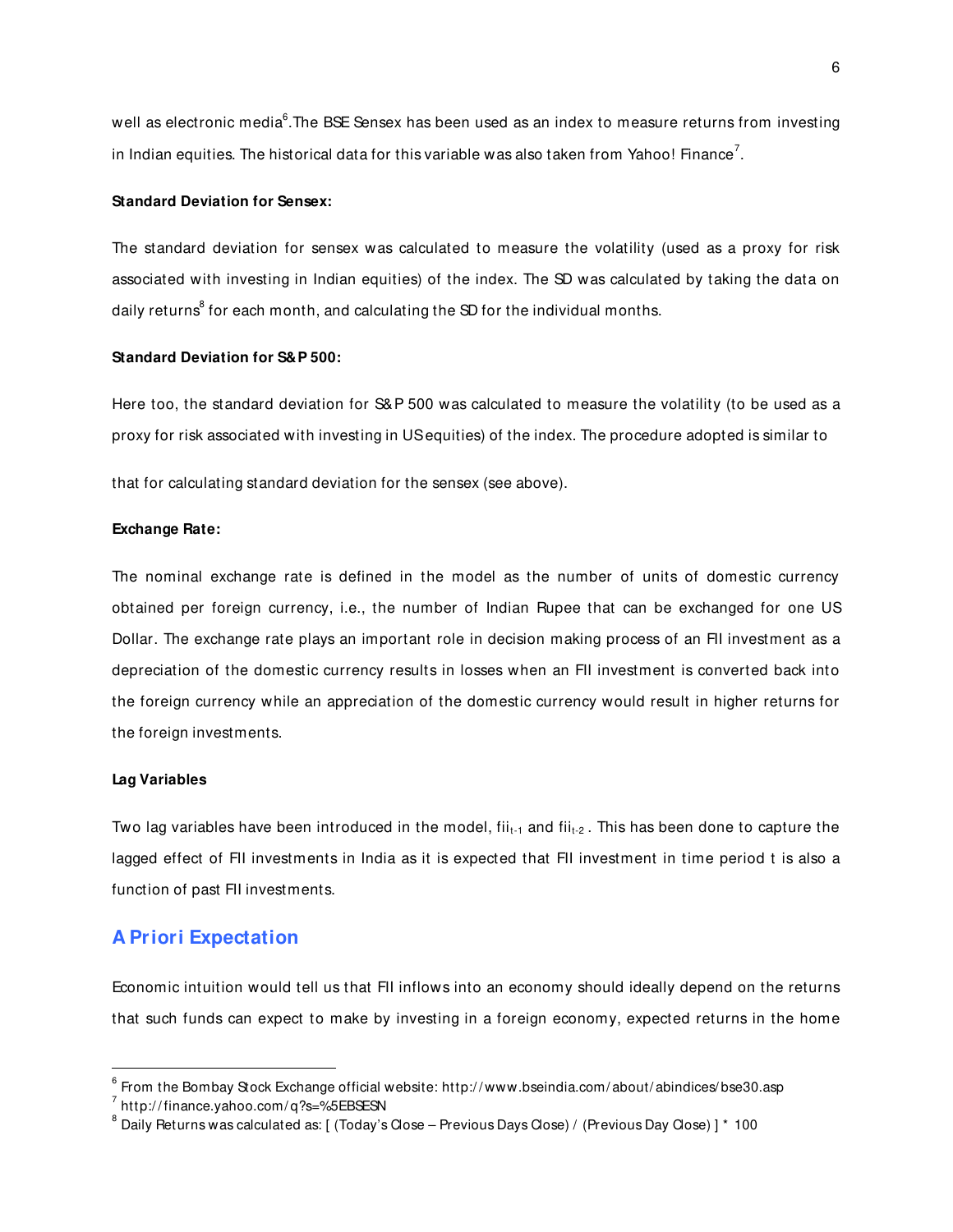economy, the risk associated with investing in a foreign economy, risk associated with investing in the domestic economy, the home inflation rates, the nominal exchange rate and interest rate differential among a host of other factors.

Even before running the regression analysis, we can form a priori expectations on the behavior of the above mentioned variables with regard to FII investments. The below mentioned a priori expectations follow normal text book definitions and analysis.

- 1) **Wholesale Price Index (wpi)** wpi has been included in the model as a proxy for measuring inflation in the Indian economy. A high rate of inflation is a signal for macroeconomic instability and it lowers the purchasing power of investments, hence, we expect that **FII investments in India should be a negative function of inflation or the wpi index.**
- 2) **S&P 500 stock index** The Standard and Poor's 500 stock index has been included as a model to measure return on equities outside of India. It is expected that if the S&P 500 index shows a bullish trend, meaning that stock returns outside of India are higher, FII investments into India should decrease. The opposite would hold in case the S&P 500 turns bearish. The more bearish are stock returns abroad; greater will be FII inflows into the Indian stock markets. Hence, **FII investments into India should be a negative function of the S&P 500 index.**
- 3) **BSE Sensex**  The Bombay Stock Exchange's Sensitive Index (Sensex) has been used as a proxy to measure the return on Indian equities. It is expected that when the Sensex rises, it signals a bullish trend, and hence attracts FII investments into India. The opposite would hold in case of a bearish trend. Therefore, **there should be a positive relationship between the sensex and FII inflows into India.**
- 4) **Standard Deviation of the Sensex**  S.D. for the sensex has been computed to measure the volatility associated with equity investment in India. This measure for volatility has been used in the model as a proxy for riskiness of equity investment in India. **We therefore expect a negative relationship between S.D. for sensex and FII inflows into India.**
- 5) **Standard Deviation of the S&P 500**  S.D. for S&P 500 has been computed to measure the volatility associated with equity investment outside of India. This measure for volatility has been used in the model as a proxy for riskiness of equity investment abroad. When the riskiness of equity investment abroad increases, we expect the attractiveness of the Indian market for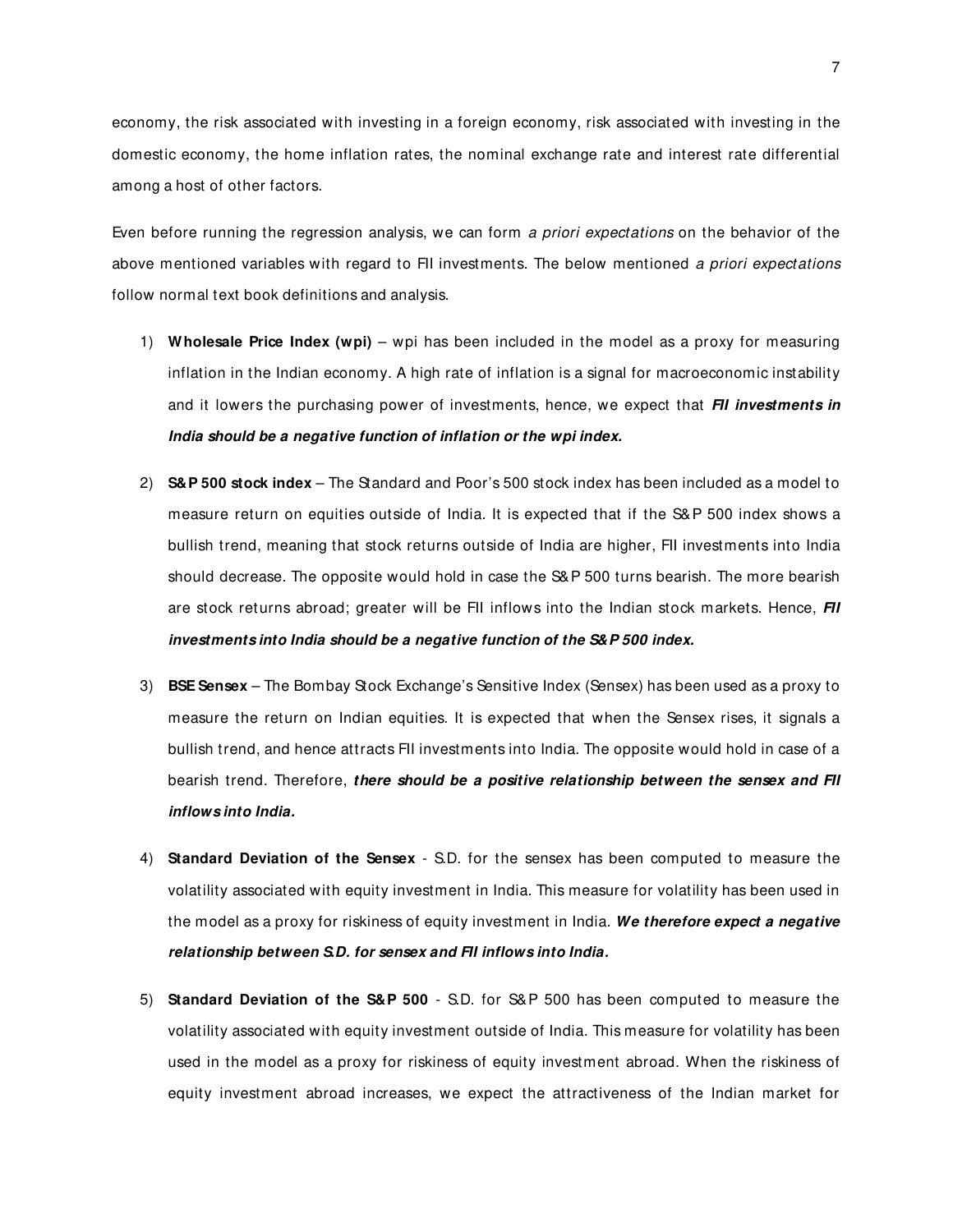attracting FII inflows increases, and **therefore expect a positive relationship between S.D. for S&P 500 and FII inflows into India.**

- 6) **Nominal Exchange Rate** A depreciation in the nominal exchange rate (i.e. a depreciation of the INR against the USD) lowers the value of foreign investments in India while an appreciation of the Indian Rupee increases the value of foreign investments here. **We therefore expect a negative relationship between the nominal exchange rate<sup>9</sup> and FII inflows.**
- 7) **Lagged Variables** We expect a negative relationship between FII investment in time period t and time period t-1 and t-2 because if substantial FII inflows have already taken place, say for the past two months, then we can expect FII inflows in this month to cool down a bit, i.e., **there exists an inverse relationship between FII inflows in previous time periods and the present.**

## **Estimation**

**Output: (in Stata)** 

j

| Source           | <b>SS</b>     | df        | <b>MS</b>    |             | Number of obs        | 82          |
|------------------|---------------|-----------|--------------|-------------|----------------------|-------------|
| M odel           | 113934115.000 | 8         | 14241764.400 |             | F(8, 73)             | 10.76       |
| Residual         | 96621590.600  | 73        | 1323583.430  |             | Prob > F             | $\mathbf 0$ |
| Total            | 210555706.00  | 81        | 2599453.160  |             | R-squared            | 0.5411      |
|                  |               |           |              |             | Adj R-squared        | 0.4908      |
|                  |               |           |              |             | <b>Root MSE</b>      | 1150.5      |
| fii <sub>t</sub> | Coef.         | Std. Err. | t            | P > t       | [95% Conf. Interval] |             |
| $fii_{t-1}$      | $-0.397$      | 0.098     | $-4.070$     | 0           | $-0.592$             | $-0.203$    |
| $fii_{t-2}$      | $-0.415$      | 0.099     | $-4.180$     | $\mathbf 0$ | $-0.614$             | $-0.217$    |
| wpi <sub>t</sub> | $-128.548$    | 24.732    | $-5.200$     | $\mathbf 0$ | $-177.838$           | $-79.257$   |
| $s$ p500 $t$     | $-4.532$      | 1.824     | $-2.480$     | 0.015       | $-8.168$             | $-0.897$    |
| $sensex_t$       | 0.547         | 0.118     | 4.660        | $\mathbf 0$ | 0.313                | 0.782       |
| stdev_sensext    | -553.694      | 227.125   | $-2.440$     | 0.017       | $-1006.354$          | $-101.035$  |
| st dev_sp $500t$ | -787.649      | 387.051   | $-2.040$     | 0.045       | -1559.040            | $-16.258$   |
| $er_{t}$         | -695.725      | 121.288   | $-5.740$     | $\Omega$    | $-937.451$           | -453.999    |
| cons             | 59556.220     | 9090.796  | 6.550        | 0           | 41438.290            | 77674.150   |

 $^9$  Nominal exchange rate here has been defined as the number of units of Indian rupee (INR) that can be exchanged for one US Dollar (USD)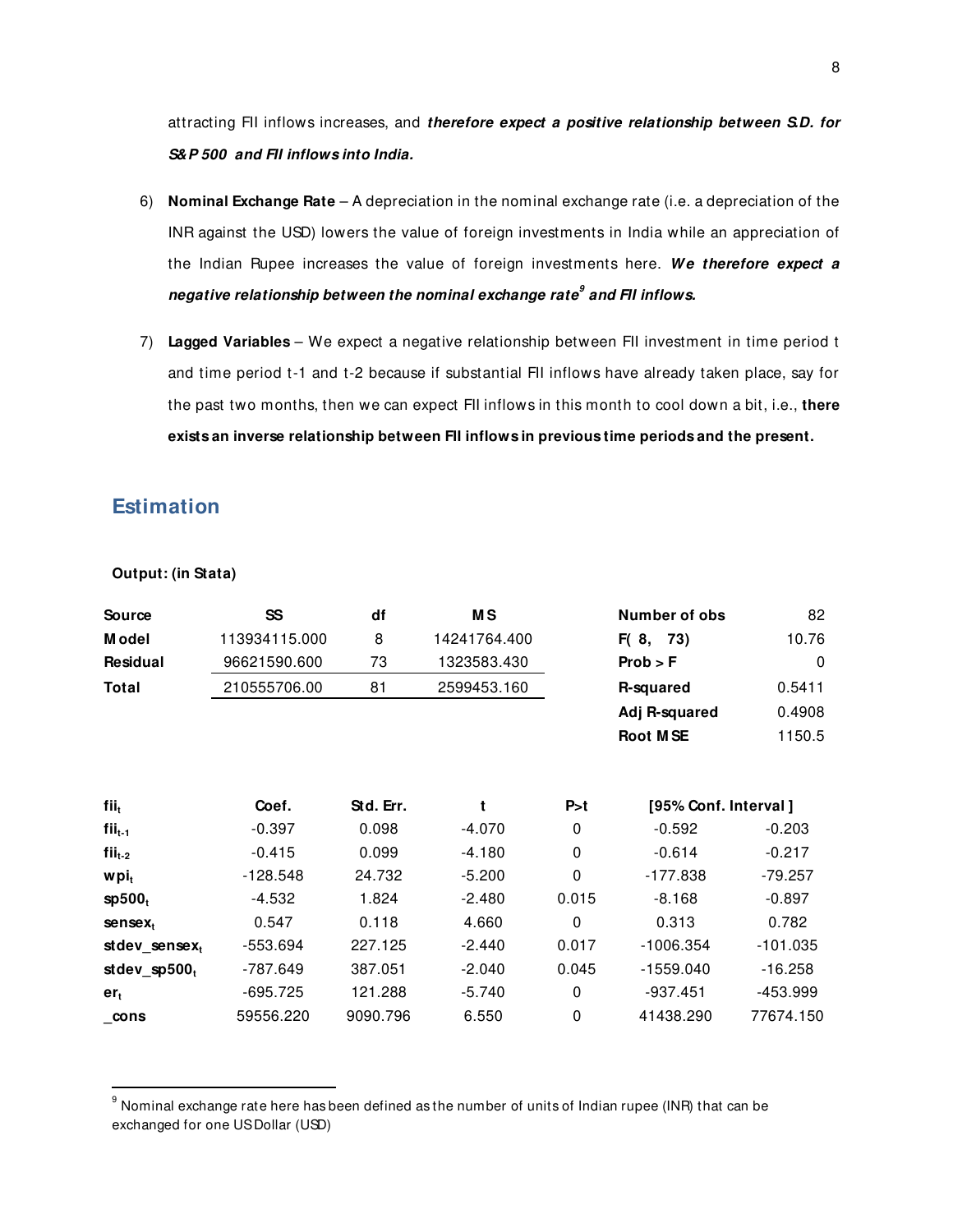Hence the model can be specified as-

$$
fii_t = 59556.220 + 0.547 \text{ (sensext)} - 4.532 \text{ (sp500t)} - 553.694 \text{ (stdev\_sensext)} - 787.649 \text{ (stdev\_sp500t)}
$$

- 128.548 **(wpit)** – 695.725 **(ert)** – 0.397 **(fiit-1)** – 0.415 **(fiit-2) + U<sup>t</sup>**

The above model is a preliminary estimation and hence needs to be checked if it satisfies the OLS properties before we begin interpreting the results. We have checked the above model for autocorrelation as it is likely that our time series model suffers from this model.

## **Relaxing the Assumptions of OLS**

As mentioned previously, the estimation of the model was done without relaxing any of the assumptions of OLS estimation of the slope coefficients. However, in all probability, it is unlikely that any economic model completely satisfies all the properties of OLS estimation. Here, we analyze the data for autocorrelation.



#### **Graphical M ethod-**

In the above figure, we have plotted the residuals  $\hat{u}_t$  on the y axis, and time (ranging from 1 to 84) on the x axis. The residual shows a strong negative correlation as we have successively increasingly ût followed by successively decreasing  $\hat{u}_t$  and so on.

In the next figure (given on the next page), we have plotted  $\hat{u}_t$  against  $\hat{u}_{t-1}$  to empirically verify the first order autoregressive model. The scatter plot in this case also shows a slight tendency of negative autocorrelation.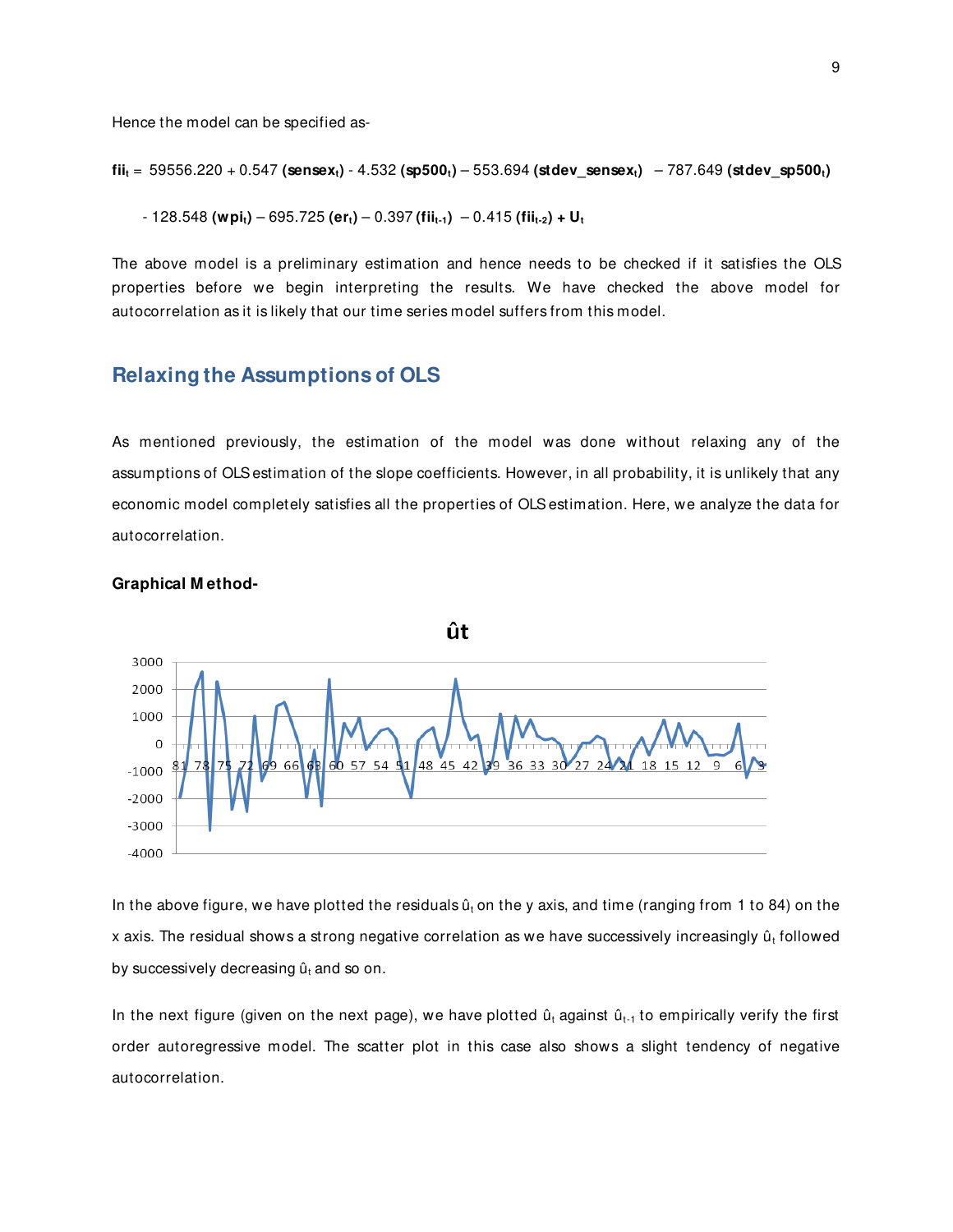

However, the Durbin Watson test statistic d for the model has been estimated at 2.1098. The table values for the same are  $d_1 = 1.425$  and  $d_0 = 1.861$  (for n=82 and k=8).

#### **Testing for the hypothesis-**

 $H_0$ : No negative autocorrelation

 $H_1$ : There is negative autocorrelation

| We have |                | d., | $\lt$ d $\lt$           | 4-d.,                      |
|---------|----------------|-----|-------------------------|----------------------------|
|         | <b>Service</b> |     |                         | $1.861$ < 2.1098 < 4-1.861 |
|         | $=$ $-$        |     | 1.8616 < 2.1098 < 2.139 |                            |

Hence we accept  $H_0$  and  $H_1$  that there is no autocorrelation. However, the above test can give us misleading results as our sample regression function includes lagged terms of the dependent variable.

**Hence, the Durbin Watson test cannot be relied upon in our case.** To test for autocorrelation, we ran **the Breusch Godfrey test**, the results of which are displayed-

|         |      | <b>Breusch-Godfrey LM Test for Autocorrelation</b> |             |  |  |
|---------|------|----------------------------------------------------|-------------|--|--|
| lags(p) | chi2 | df                                                 | Prob > chi2 |  |  |
|         | 0.49 | 1.                                                 | 0.4839      |  |  |

Thus, the BG test reveals substantial autocorrelation in the data (the p value is very high at 48.39 per cent) and we reject the null hypothesis  $H_0$ : No Autocorrleation

## **Remedial Measure**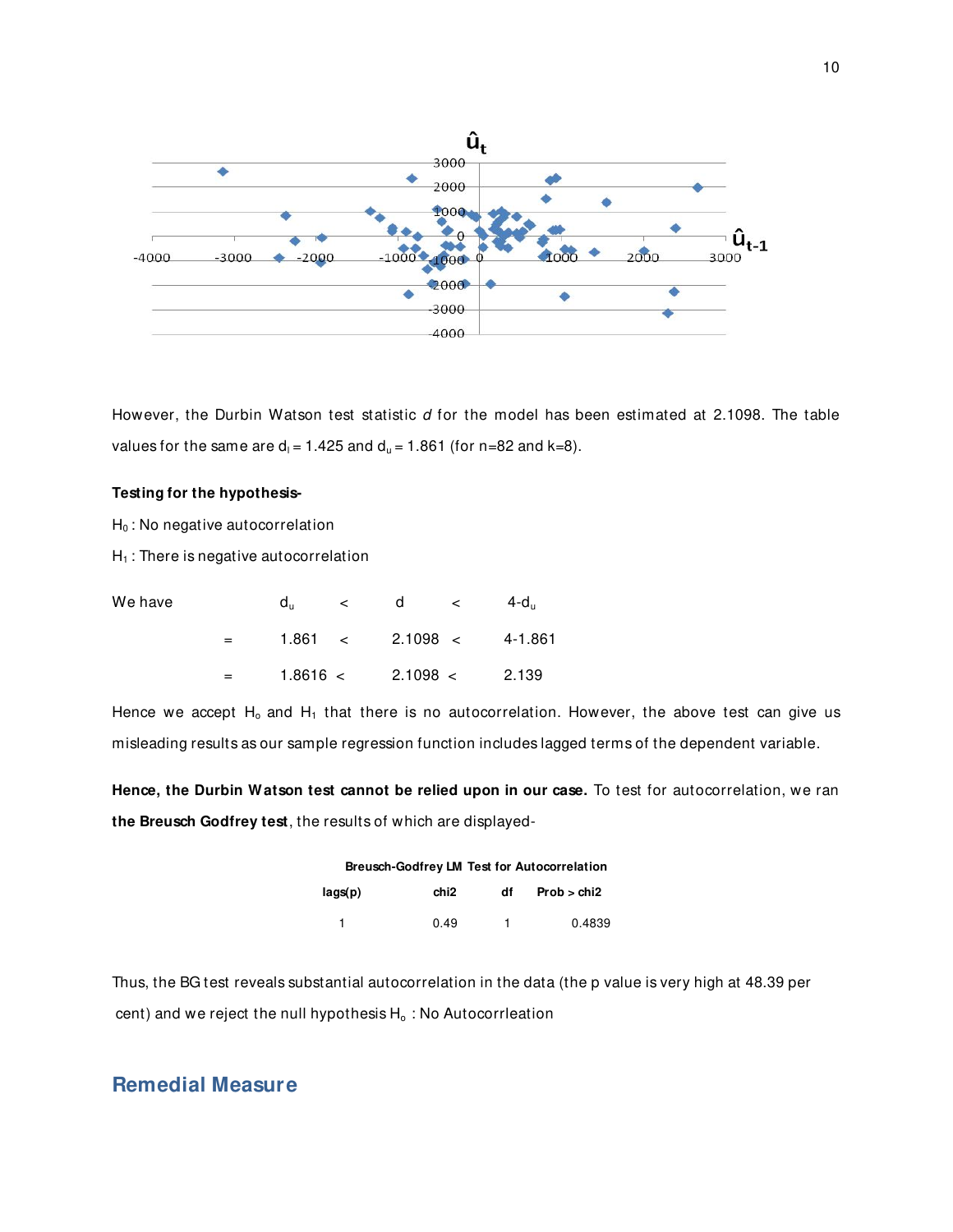We used the method of Generalized Least Squares to remedy the above problem of autocorrelation.

$$
Y_{t} - pY_{t-1} = \beta_{1}^{*}(1-p) + \beta_{2}^{*}(X_{1t} - pX_{t-1}) + \dots + \dots + \beta_{k}^{*}(X_{kt} - pX_{k-1}) + e_{t}
$$

where,  $\mathsf{e}_\mathsf{t}$  is the error term that satisfies the usual OLS assumptions

$$
\beta_1^* = \beta_1 (1+p)
$$

and  $\beta^*_{2...k} = \beta_{2...k}$ 

However, to estimate the above function, we need an estimate for p which was calculated from the residual approach by running the regression given below-

$$
\hat{u}_t = p \cdot \hat{u}_{t-1} + v_t
$$

where  $\hat{u}_t$  and its lag  $\hat{u}_{t-1}$  are residuals obtained from running the first regression. The estimated p for our model was computed as = -0.078224. Using the above estimated value for p, OLS was applied on the transformed model which satisfies the CLRM properties with the given results-

| Source             | SS         | df        | <b>MS</b>  |       | Number of obs        | 82         |  |
|--------------------|------------|-----------|------------|-------|----------------------|------------|--|
|                    |            |           |            |       | F(8, 73)             | 9.42       |  |
| <b>Model</b>       | 108377995  | 8         | 13547249.4 |       | Prob > F             | 0          |  |
| Residual           | 104966204  | 73        | 1437893.2  |       | R-squared            | 0.508      |  |
|                    |            |           |            |       | Adj R-squared        | 0.4541     |  |
| <b>Total</b>       | 213344199  | 81        | 2633878.99 |       | <b>Root MSE</b>      | 1199.1     |  |
|                    |            |           |            |       |                      |            |  |
| fii <sub>t</sub>   | Coef.      | Std. Err. | t          | P > t | [95% Conf. Interval] |            |  |
| $fii_{t-1}$        | $-0.278$   | 0.100     | $-2.790$   | 0.007 | $-0.477$             | $-0.080$   |  |
| $fii_{t-2}$        | $-0.336$   | 0.101     | $-3.330$   | 0.001 | $-0.536$             | $-0.135$   |  |
| wpit               | -96.983    | 22.450    | $-4.320$   | 0.000 | $-141.726$           | $-52.240$  |  |
| sp500 <sub>t</sub> | $-3.654$   | 1.784     | $-2.050$   | 0.044 | $-7.210$             | $-0.098$   |  |
| $sensex_t$         | 0.465      | 0.115     | 4.050      | 0.000 | 0.236                | 0.693      |  |
| stdev sensex,      | $-751.541$ | 229.327   | $-3.280$   | 0.002 | $-1208.588$          | $-294.494$ |  |
| stdev_sp $500t$    | $-743.816$ | 391.277   | $-1.900$   | 0.061 | $-1523.630$          | 35.999     |  |
| $er_t$             | $-518.428$ | 105.636   | $-4.910$   | 0.000 | $-728.961$           | $-307.895$ |  |
| cons               | 48786.340  | 8385.494  | 5.820      | 0.000 | 32074.080            | 65498.610  |  |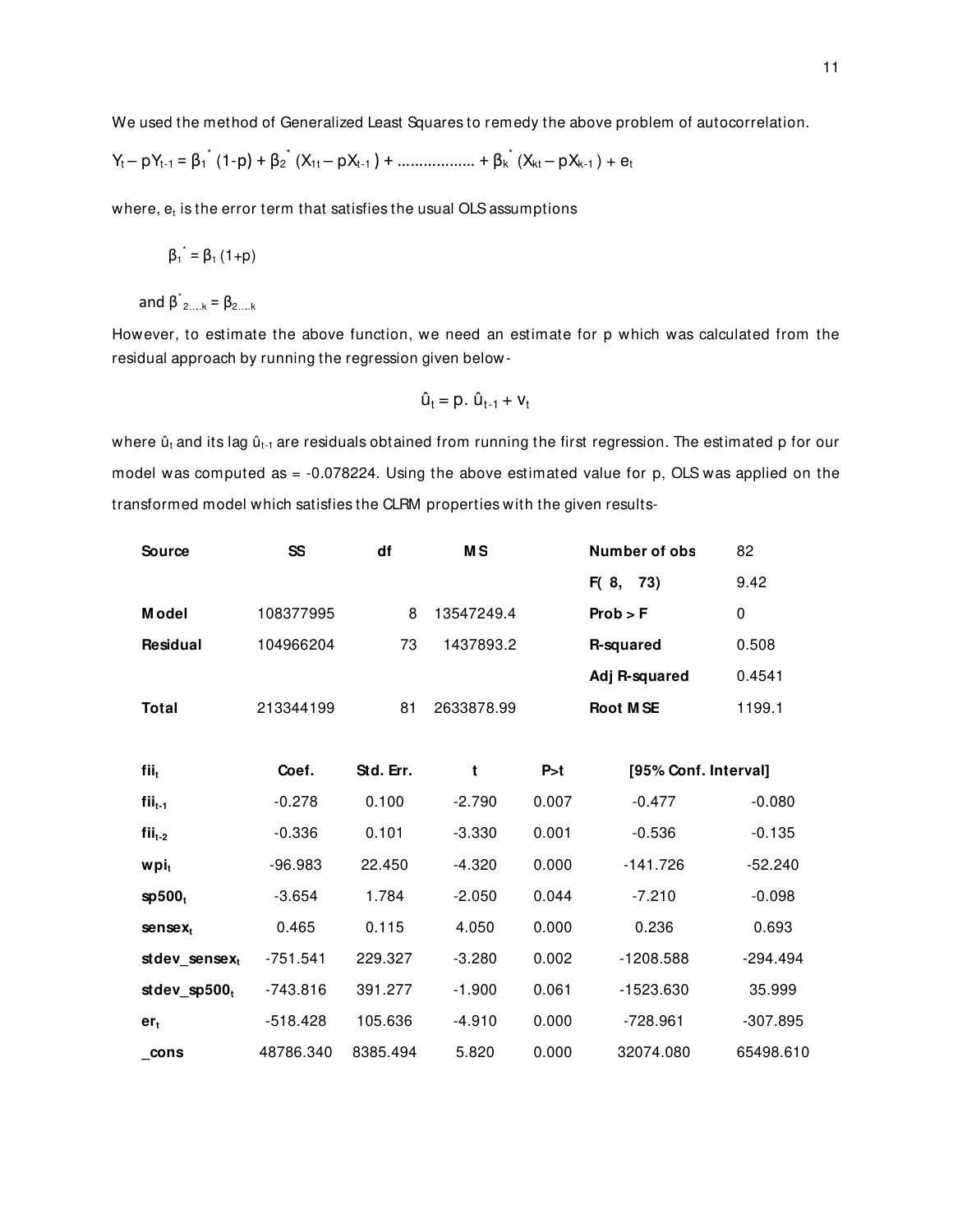Thus, under the GLS, all the explanatory variables remain significant at 5 per cent level of significance except stdev\_sp500, i.e., risk of investing in S&P500, which becomes significant now only at 6.1 per cent level of significance.

Instead of using the GLS procedure, we can also still use OLS but correct the standard error for autocorrelation by computing the Newey West autocorrelation consistent standard error. The result for the same are given (for maximum lag 1)–

| <b>Regression with Newey West Standard Errors</b> |            | Number of $obs =$ | 82       |       |                      |            |
|---------------------------------------------------|------------|-------------------|----------|-------|----------------------|------------|
| Maximum lag: 1                                    |            |                   |          |       | $F(8, 73) =$         | 4.46       |
|                                                   |            |                   |          |       | Prob > F<br>$\equiv$ | 0.0002     |
|                                                   |            | <b>Newey West</b> |          |       |                      |            |
| fii <sub>t</sub>                                  | Coef.      | Std. Err.         | t        | P > t | [95% Conf. Interval] |            |
| $fii_{t-1}$                                       | $-0.397$   | 0.169             | $-2.350$ | 0.021 | $-0.734$             | $-0.060$   |
| $fii_{t-2}$                                       | $-0.415$   | 0.161             | $-2.580$ | 0.012 | $-0.736$             | $-0.095$   |
| wpi <sub>t</sub>                                  | $-128.548$ | 38.642            | $-3.330$ | 0.001 | $-205.561$           | $-51.535$  |
| sp500 <sub>t</sub>                                | $-4.532$   | 2.052             | $-2.210$ | 0.030 | $-8.622$             | $-0.443$   |
| $sensex_t$                                        | 0.547      | 0.184             | 2.980    | 0.004 | 0.182                | 0.913      |
| stdev_sensext                                     | -553.694   | 247.395           | $-2.240$ | 0.028 | $-1046.751$          | $-60.638$  |
| st dev_sp $500t$                                  | -787.649   | 377.434           | $-2.090$ | 0.040 | -1539.875            | $-35.423$  |
| $er_t$                                            | -695.725   | 182.878           | $-3.800$ | 0.000 | $-1060.200$          | $-331.251$ |
| $\_cons$                                          | 59556.220  | 15384.720         | 3.870    | 0.000 | 28894.520            | 90217.910  |

Under the Newey West estimation, the standard errors are higher and hence the t values lower. However, though the t values fall as compared to our first regression, they still remain significant for all the independent variables at 5 per cent level of significance.

## **Conclusion**

For our final analysis, we will stick with the GLS model of correction for autocorrelation. The results for the same are displayed again for the convenience of the reader on the next page.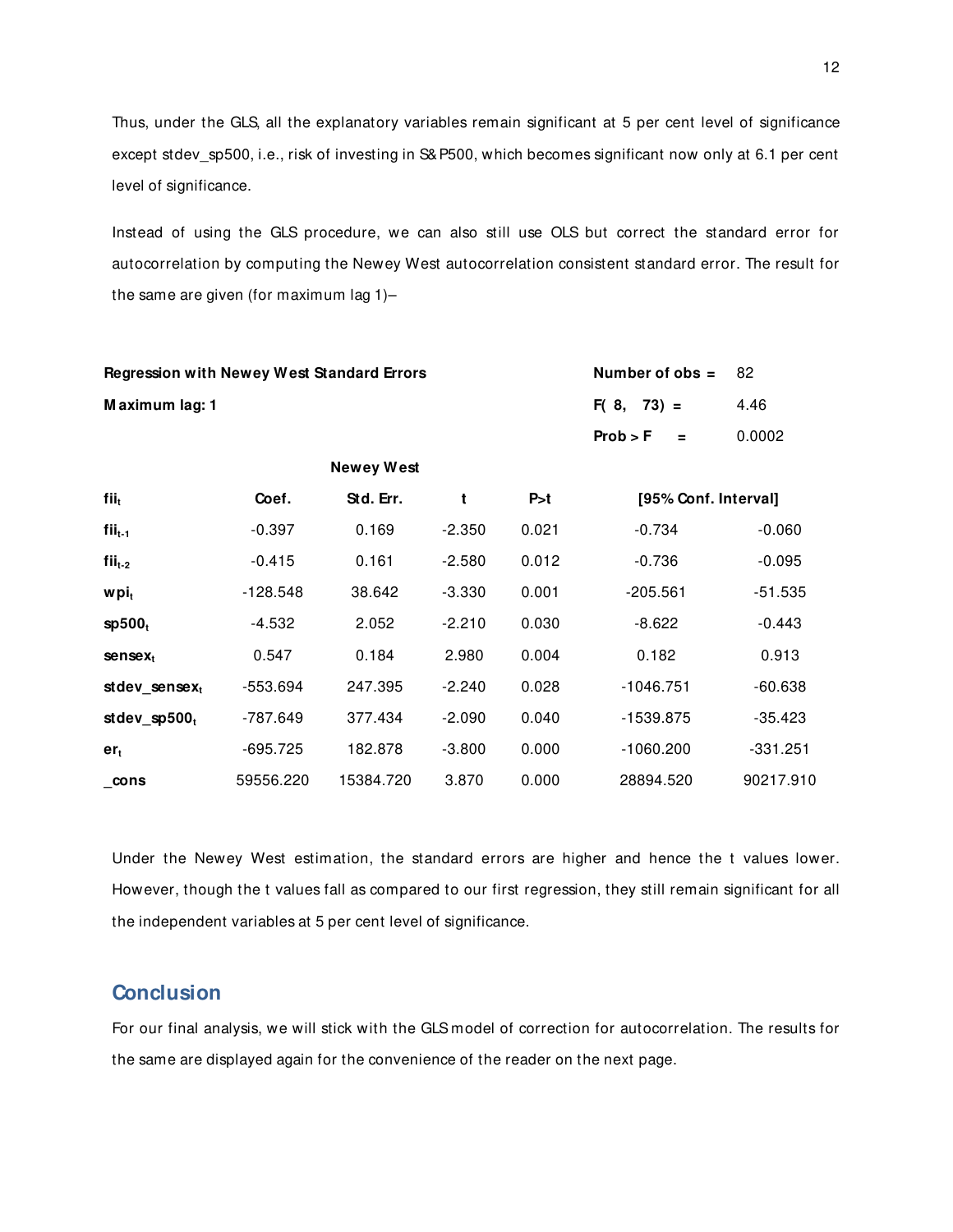| <b>Source</b>      | SS         | df        | <b>MS</b>  |       | <b>Number of obs</b> | 82         |
|--------------------|------------|-----------|------------|-------|----------------------|------------|
|                    |            |           |            |       | F(8, 73)             | 9.42       |
| <b>Model</b>       | 108377995  | 8         | 13547249.4 |       | Prob > F             | 0          |
| <b>Residual</b>    | 104966204  | 73        | 1437893.2  |       | R-squared            | 0.508      |
|                    |            |           |            |       | Adj R-squared        | 0.4541     |
| <b>Total</b>       | 213344199  | 81        | 2633878.99 |       | <b>Root MSE</b>      | 1199.1     |
|                    |            |           |            |       |                      |            |
| fii <sub>t</sub>   | Coef.      | Std. Err. | t          | P>t   | [95% Conf. Interval] |            |
| $fii_{t-1}$        | $-0.278$   | 0.100     | $-2.790$   | 0.007 | $-0.477$             | $-0.080$   |
| $fii_{t-2}$        | $-0.336$   | 0.101     | $-3.330$   | 0.001 | $-0.536$             | $-0.135$   |
| wpit               | $-96.983$  | 22.450    | $-4.320$   | 0.000 | $-141.726$           | $-52.240$  |
| sp500 <sub>t</sub> | $-3.654$   | 1.784     | $-2.050$   | 0.044 | $-7.210$             | $-0.098$   |
| $sensex_t$         | 0.465      | 0.115     | 4.050      | 0.000 | 0.236                | 0.693      |
| stdev sensex,      | $-751.541$ | 229.327   | $-3.280$   | 0.002 | $-1208.588$          | $-294.494$ |
| st dev_sp $500t$   | $-743.816$ | 391.277   | $-1.900$   | 0.061 | $-1523.630$          | 35.999     |
| $er_t$             | $-518.428$ | 105.636   | $-4.910$   | 0.000 | $-728.961$           | $-307.895$ |
| cons               | 48786.340  | 8385.494  | 5.820      | 0.000 | 32074.080            | 65498.610  |

The **F value** is significant, therefore we can reject the null hypothesis H<sub>o</sub>:  $\beta_1 = \beta_2 = \beta_3 = \beta_4 = \beta_5 = \beta_6 = \beta_7$  $= \beta_8 = \beta_9 = 0$ . **R<sup>2</sup>** = 50.8 per cent and Adj **R<sup>2</sup>** = 45.41 per cent, therefore, nearly 50 per cent of the variation in the dependent variable is explained by the explanatory variables. All the explanatory variables (including the intercept) is coming out to be significant at the 5 per cent level of significance, except stdev\_sp500 $_{\rm t}$  which is significant only at 6.1 per cent level of significance.

Since, 
$$
\beta_1^* = \beta_1 (1+p)
$$
, we compute  $\beta_1$  as:  $\beta_1 = (\beta_1^*) / (1+p) = 52913.60$ 

Our final sample regression function stands as-

$$
fii_t = 52913.60 + 0.465
$$
 (sensex<sub>t</sub>) – 3.654 (sp500<sub>t</sub>) – 751.541 (stdev\_sensex<sub>t</sub>) – 743.816

**(stdev\_sp500t)** – 96.983 **(wpit)** – 518.428 **(ert)** – 0.278 **(fiit-1)** – 0.336 **(fiit-2)**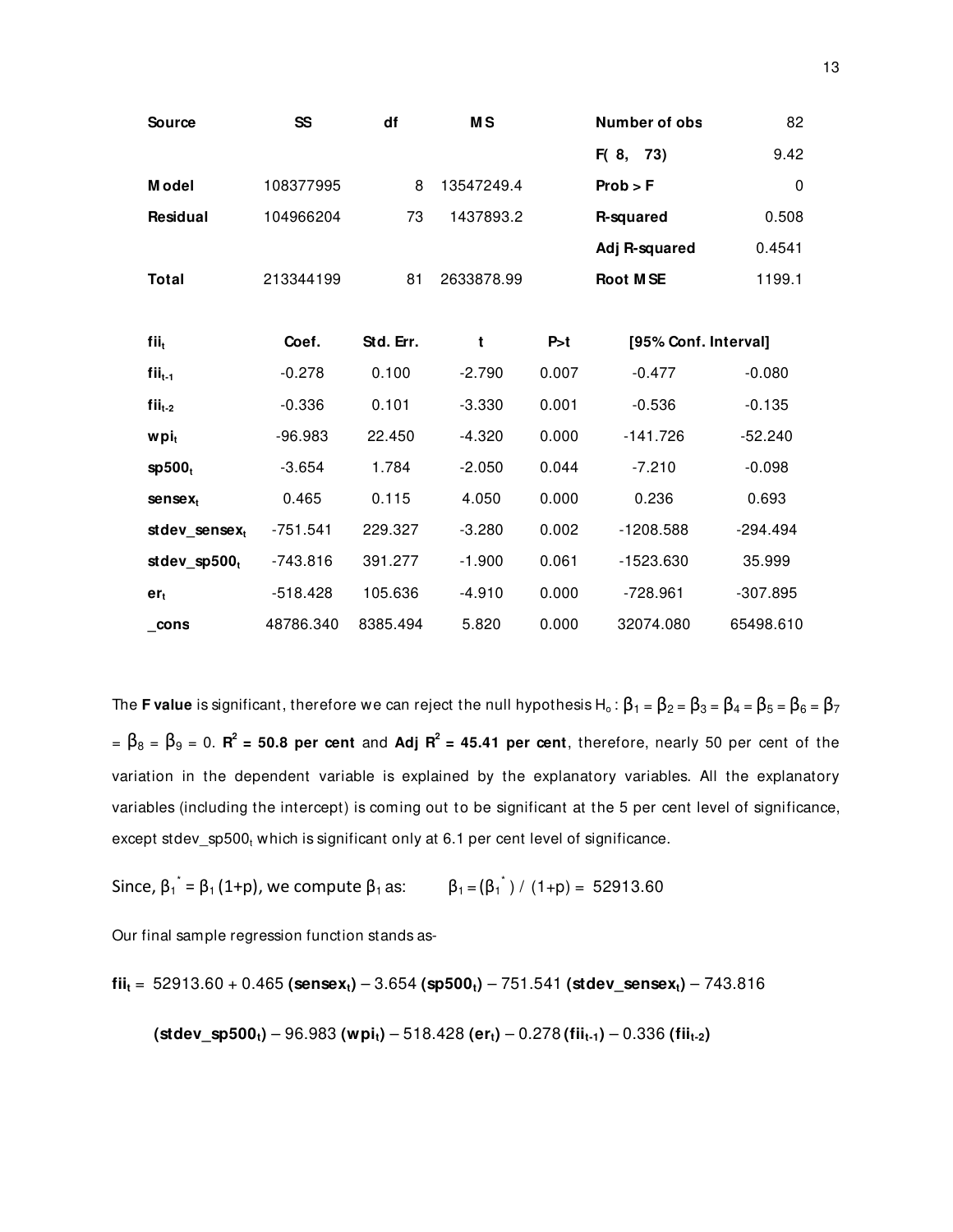#### **Interpretation-**

-

- 1) When the average monthly increase in sensex (computed as a 30 day average of the daily closing values) is one unit, monthly FII investments into India increases by (0.465 X 10,00,000) or USD 4,65,000.
- 2) When the average monthly increase in S&P 500 (computed as a 30 day average of the daily closing values) is one unit, monthly FII investments into India decreases by (3.654 X 10,00,000) or USD 36,54,000.
- 3) When the risk of investing in Indian equities (as measured by the monthly standard deviation of daily sensex returns) increases by one unit in a month, monthly FII investments into India falls by (751.541 X 10,00,000) or USD 7.51541 billion.
- 4) When the risk of investing in foreign equities (as measured by the monthly standard deviation of daily S&P 500 returns) increases by one unit in a month, monthly FII investments into India falls by (743.816 X 10,00,000) or USD 7.43816 billion.
- 5) When monthly inflation in India (as measured by the WPI) increases by one unit, monthly FII investments into India falls by (96.983 X 10,00,000) or USD 96.983 million.
- 6) When the nominal exchange rate depreciates by one unit, i.e., when the nominal exchange rate increases<sup>10</sup> by one unit in a month, monthly FII investments into India falls by (518.428 X) 10,00,000) or USD 5.18428 billion.
- 7) A literal interpretation of the lag variables will be that when monthly FII investments in the previous time period, i.e., t-1 increases by 1 million USD, FII investments in the succeeding month, i.e., in time period t, falls by  $(0.278 \times 10,00,000)$  or USD 2,78,000. Similarly, when monthly FII investments in time period t-2 increases by 1 million USD, FII investments in the the present time period t falls by (0.336 X 10,00,000) or USD 3,36,000. This is to say that FII investments in the present time period also depend on the inflows that have already taken place in the previous two months.

All our a priori expectations are being met expect for the variable stdev\_sp500. We expected a positive relationship between this variable and FII inflows into India. This is because when the volatility of the S&P 500 index increases, more inflows can be expected into Indian equities as ROW investments

 $^{10}$  Remember, we have defined nominal exchange rate as the no. of units of domestic currency that can be exchanged per foreign currency.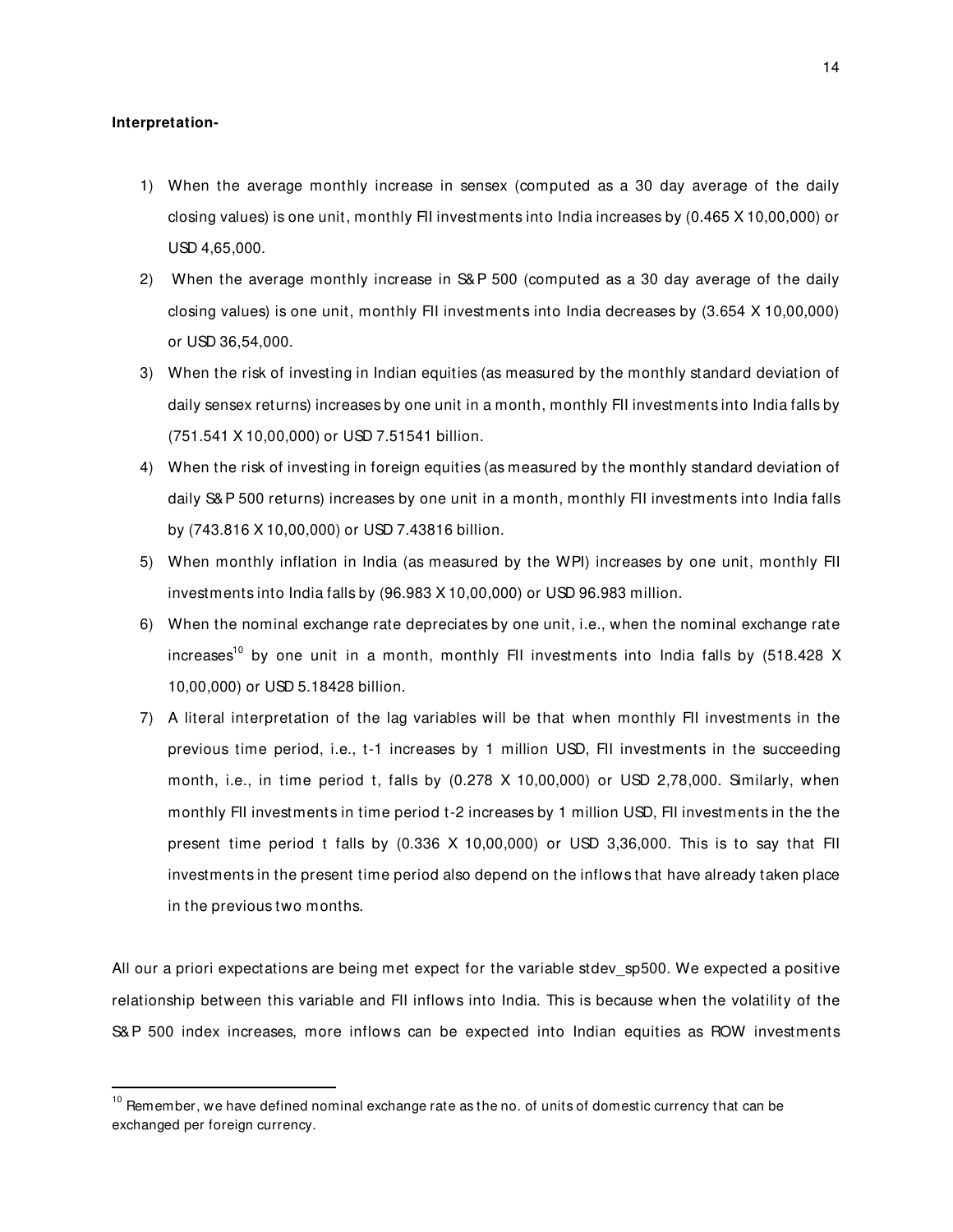becomes more risky. However, our analysis tells us that there exists an inverse relationship between the volatility (risk) of investing in S&P 500 and FII inflows into India.

An immediate reason for the same might be that in today's globalized world, when financial markets have become more integrated, when the mood of investments becomes negative in the ROW because of excessive volatility in equity markets abroad, it becomes negative for India, i.e., volatility abroad results in bearishness for FII inflows into India.

## **Some Policy Implications**

It would appear from the analysis that to control FII inflows into India, the best policy would be to curb foreign inflows into Indian equity markets. We are basically talking about capital controls here. Since our domestic equity markets are booming, it is but natural that substantial FII inflows will take place to take advantage of the bull run. However, this approach may be difficult to adopt since India is currently pursuing a policy of gradual capital account liberalization. Thus, an effective solution would be to impose selective capital controls.

## **Appendix A:**

### **Piecewise Linear Regression**

An interesting analysis can be done whether there was any statistically significant bullish trend in the sensex after April 2003, when the bull run in the sensex is supposed to have begun. In the graph below,



sensex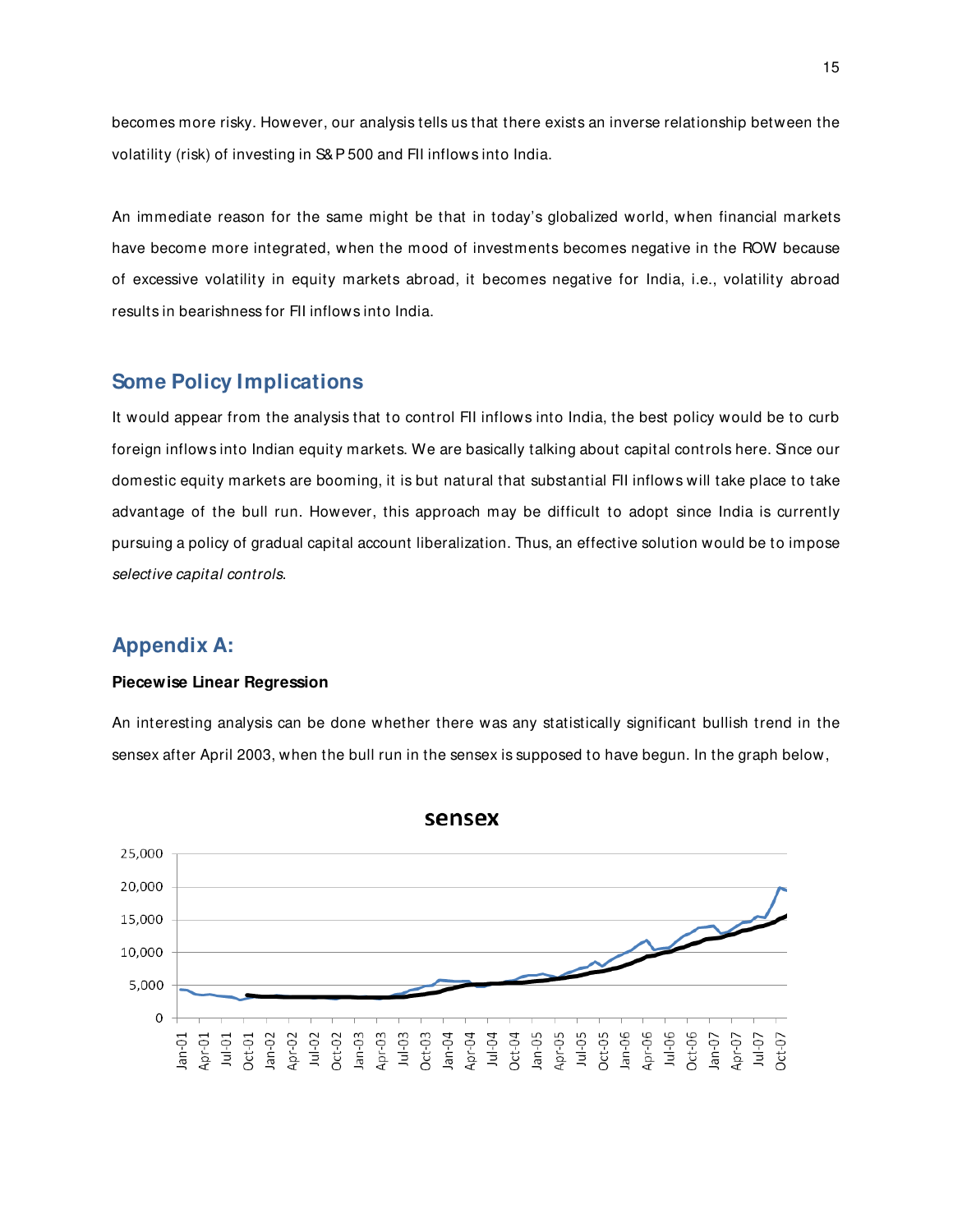the blue line traces out the movements in the sensex while the thick black line is a fitted 10 month moving average trend line. As can be seen, the graph does confirm that there was in fact an uptrend in the sensex post April 2003. However, was this break out statistically significant? To answer the question, we undertake the dummy variable piece wise liner regression analysis by fitting the model given below on the sensex data-

## **sensex**<sub>t</sub> =  $\beta_1$  +  $\beta_2$  (**X**<sub>t</sub>) +  $\beta_3$  (**X**<sub>t</sub> – **X**<sup>\*</sup>) (**dummy**) +  $u_t$

The benchmark has been taken as April 2003 which is 28 months after Jan 2001, hence  $X^* = 28$ . Thus for months before April 2003, the dummy takes the value 0 and post April 2003, the dummy takes the value 1. The X<sub>t</sub> variable has been defined as the no. of months after Jan 2001. Thus for Jan 2001, the X<sub>t</sub> variable takes the value 1, for Feb 2001, it takes the value 2 and so on. The estimated results are as follows-

| Source                        | SS                                  | df                               | <b>MS</b>                 |                         | Number of $obs =$                                       |                        | 84                                   |
|-------------------------------|-------------------------------------|----------------------------------|---------------------------|-------------------------|---------------------------------------------------------|------------------------|--------------------------------------|
| Mode <sup>1</sup><br>Residual | $1.6784e + 09$<br>103951064         | 2<br>81                          | 839207555<br>1283346.47   |                         | 81)<br>2.<br>$Prob$ > $F$<br>R-squared<br>Adj R-squared | =<br>$=$<br>$=$<br>$=$ | 653.92<br>0.0000<br>0.9417<br>0.9402 |
| <b>Total</b>                  | $1.7824e+09$                        | 83                               | 21474291.3                |                         | Root MSE                                                | $=$                    | 1132.8                               |
| sensex                        | Coef.                               | Std. Err.                        | t                         | P >  t                  | [95% Conf. Interval]                                    |                        |                                      |
| time<br>timedummy<br>cons     | $-66.10268$<br>318.3108<br>4086,207 | 19.15514<br>24.66227<br>402,7016 | $-3.45$<br>12.91<br>10.15 | 0.001<br>0.000<br>0.000 | $-104.2154$<br>269,2407<br>3284.957                     |                        | $-27.98996$<br>367.381<br>4887.457   |

As the above results show, the coefficient of the variable timedummy  $(\beta_3)$  is coming out to be highly significant. Hence we can conclude that yes there was a statistically significant uptrend in the sensex post April 2003.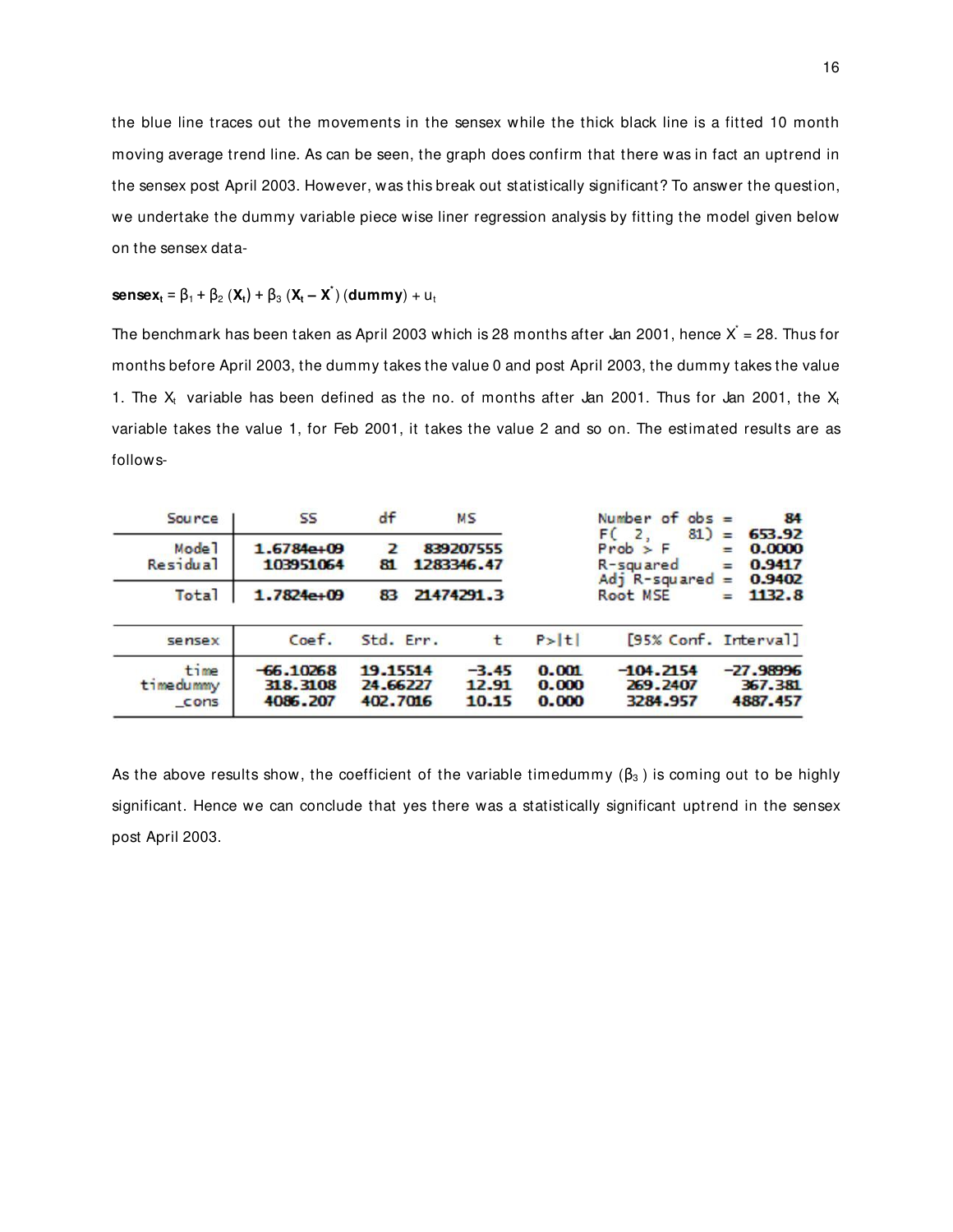## **Appendix B: Data**

| Period            | Foreign<br>Institutional<br><b>Investments</b> | Lag<br>Variable 1   | Lag<br>Variable 2   | Wholesale<br><b>Price Index</b><br>(India) | <b>S&amp;P 500</b><br><b>Stock</b><br>Index<br>(US) | <b>BSE</b><br><b>Sensitive</b><br>Index<br>(India) | S.D.<br>(Sensex) | S.D.<br>(S&P<br>500) | Nominal<br><b>Exchange</b><br>Rate |
|-------------------|------------------------------------------------|---------------------|---------------------|--------------------------------------------|-----------------------------------------------------|----------------------------------------------------|------------------|----------------------|------------------------------------|
| Variable<br>Name: | fii                                            | $fii_{t-1}$         | $fii_{t-2}$         | wpi                                        | sp500                                               | sensex                                             | stdev_se<br>nsex | stdev s<br>p500      | er                                 |
| Units:            | (in USD<br>million)                            | (in USD<br>million) | (in USD<br>million) | (points)                                   | (points)                                            | (points)                                           |                  |                      | Rs. per<br><b>USD</b>              |
| 2007:12(DEC)      | 2396.00                                        | $-265.00$           | 6833.00             | 216.18                                     | 1468.36                                             | 20286.99                                           | 1.48             | 1.11                 | 39.47                              |
| 2007:11(NOV)      | $-265.00$                                      | 6833.00             | 7057.00             | 215.88                                     | 1481.14                                             | 19363.19                                           | 1.74             | 1.65                 | 39.47                              |
| 2007:10(OCT)      | 6833.00                                        | 7057.00             | $-3323.00$          | 215.18                                     | 1549.38                                             | 19837.99                                           | 2.36             | 0.85                 | 39.53                              |
| 2007:09(SEP)      | 7057.00                                        | $-3323.00$          | 4685.00             | 215.06                                     | 1526.75                                             | 17291.1                                            | 1.08             | 1.00                 | 40.31                              |
| 2007:08(AUG)      | $-3323.00$                                     | 4685.00             | 3279.00             | 213.78                                     | 1473.99                                             | 15318.6                                            | 1.99             | 1.56                 | 40.83                              |
| 2007:07(JUL)      | 4685.00                                        | 3279.00             | 1847.00             | 213.63                                     | 1455.27                                             | 15550.99                                           | 1.06             | 1.06                 | 40.43                              |
| 2007:06(JUN)      | 3279.00                                        | 1847.00             | 1963.00             | 212.28                                     | 1503.35                                             | 14650.51                                           | 0.82             | 0.83                 | 40.81                              |
| 2007:05(MAY)      | 1847.00                                        | 1963.00             | $-2433.00$          | 212.28                                     | 1530.62                                             | 14544.46                                           | 0.81             | 0.56                 | 40.84                              |
| 2007:04(APR)      | 1963.00                                        | $-2433.00$          | 2385.00             | 211.5                                      | 1482.37                                             | 13872.37                                           | 1.21             | 0.51                 | 42.13                              |
| 2007:03(MAR)      | $-2433.00$                                     | 2385.00             | 24.00               | 209.76                                     | 1420.86                                             | 13072.1                                            | 1.95             | 0.87                 | 43.93                              |
| 2007:02(FEB)      | 2385.00                                        | 24.00               | $-507.00$           | 208.88                                     | 1406.82                                             | 12938.09                                           | 1.53             | 0.90                 | 44.13                              |
| 2007:01(JAN)      | 24.00                                          | -507.00             | 2159.00             | 208.83                                     | 1438.24                                             | 14090.92                                           | 1.17             | 0.48                 | 44.30                              |
| 2006:12(DEC)      | $-507.00$                                      | 2159.00             | 1703.00             | 208.44                                     | 1418.3                                              | 13786.91                                           | 1.49             | 0.43                 | 44.58                              |
| 2006:11(NOV)      | 2159.00                                        | 1703.00             | 1064.00             | 209.08                                     | 1400.63                                             | 13696.31                                           | 0.59             | 0.52                 | 44.86                              |
| 2006:10(OCT)      | 1703.00                                        | 1064.00             | 1212.00             | 208.65                                     | 1377.94                                             | 12961.9                                            | 0.96             | 0.44                 | 45.45                              |
| 2006:09(SEP)      | 1064.00                                        | 1212.00             | $-595.00$           | 207.76                                     | 1335.85                                             | 12454.42                                           | 1.05             | 0.51                 | 46.19                              |
| 2006:08(AUG)      | 1212.00                                        | -595.00             | $-1157.00$          | 205.28                                     | 1303.82                                             | 11699.05                                           | 0.67             | 0.44                 | 46.57                              |
| 2006:07(JUL)      | $-595.00$                                      | $-1157.00$          | $-3906.00$          | 204.02                                     | 1276.66                                             | 10743.88                                           | 1.97             | 0.95                 | 46.47                              |
| 2006:06(JUN)      | $-1157.00$                                     | $-3906.00$          | 3276.00             | 203.1                                      | 1270.2                                              | 10609.25                                           | 3.34             | 1.00                 | 46.03                              |
| 2006:05(MAY)      | $-3906.00$                                     | 3276.00             | 684.00              | 201.3                                      | 1270.09                                             | 10398.61                                           | 2.6              | 0.79                 | 45.44                              |
| 2006:04(APR)      | 3276.00                                        | 684.00              | 1692.00             | 199.02                                     | 1310.61                                             | 11851.93                                           | 1.67             | 0.57                 | 44.94                              |
| 2006:03(MAR)      | 684.00                                         | 1692.00             | 1386.00             | 196.75                                     | 1294.87                                             | 11279.96                                           | 0.88             | 0.49                 | 44.46                              |
| 2006:02(FEB)      | 1692.00                                        | 1386.00             | 2122.00             | 196.43                                     | 1280.66                                             | 10370.24                                           | 0.91             | 0.60                 | 44.34                              |
| 2006:01(JAN)      | 1386.00                                        | 2122.00             | $-17.00$            | 196.3                                      | 1280.08                                             | 9919.89                                            | 1.04             | 0.70                 | 44.39                              |
| 2005:12(DEC)      | 2122.00                                        | $-17.00$            | $-469.00$           | 197.24                                     | 1248.29                                             | 9397.93                                            | 1.09             | 0.47                 | 45.66                              |
| 2005:11(NOV)      | $-17.00$                                       | -469.00             | 1035.00             | 198.2                                      | 1249.48                                             | 8788.81                                            | 1.03             | 0.49                 | 45.76                              |
| 2005:10(OCT)      | $-469.00$                                      | 1035.00             | 1204.00             | 197.82                                     | 1207.01                                             | 7892.32                                            | 1.43             | 0.93                 | 44.87                              |
| 2005:09(SEP)      | 1035.00                                        | 1204.00             | 1746.00             | 197.15                                     | 1228.81                                             | 8634.48                                            | 1.1              | 0.60                 | 43.94                              |
| 2005:08(AUG)      | 1204.00                                        | 1746.00             | 1313.00             | 195.25                                     | 1220.33                                             | 7805.43                                            | 0.95             | 0.57                 | 43.66                              |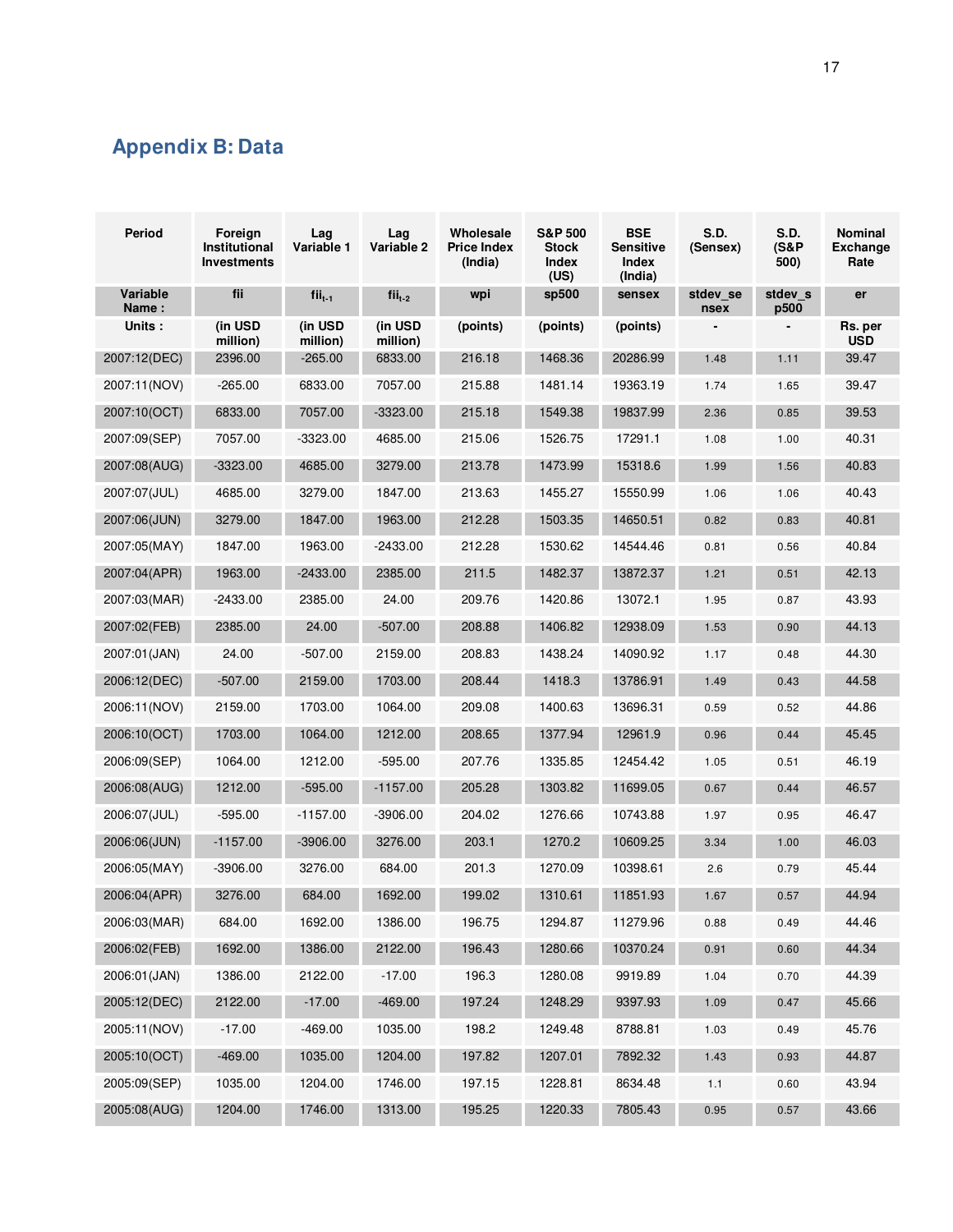| <b>Period</b>     | Foreign<br>Institutional<br><b>Investments</b> | Lag<br>Variable 1   | Lag<br>Variable 2   | Wholesale<br><b>Price Index</b><br>(India) | <b>S&amp;P 500</b><br><b>Stock</b><br>Index<br>(US) | <b>BSE</b><br><b>Sensitive</b><br>Index<br>(India) | <b>S.D.</b><br>(Sensex) | <b>S.D.</b><br>(S&P<br>500) | Nominal<br><b>Exchange</b><br>Rate |
|-------------------|------------------------------------------------|---------------------|---------------------|--------------------------------------------|-----------------------------------------------------|----------------------------------------------------|-------------------------|-----------------------------|------------------------------------|
| Variable<br>Name: | fii                                            | $fii_{t-1}$         | $fii_{t-2}$         | wpi                                        | sp500                                               | sensex                                             | stdev se<br>nsex        | stdev s<br>p500             | er                                 |
| Units:            | (in USD<br>million)                            | (in USD<br>million) | (in USD<br>million) | (points)                                   | (points)                                            | (points)                                           |                         |                             | Rs. per<br><b>USD</b>              |
| 2005:07(JUL)      | 1746.00                                        | 1313.00             | $-470.00$           | 194.64                                     | 1234.18                                             | 7635.42                                            | 0.94                    | 0.56                        | 43.56                              |
| 2005:06(JUN)      | 1313.00                                        | $-470.00$           | $-299.00$           | 193.2                                      | 1191.33                                             | 7193.85                                            | 0.78                    | 0.51                        | 43.62                              |
| 2005:05(MAY)      | $-470.00$                                      | $-299.00$           | 1475.00             | 192.15                                     | 1191.5                                              | 6715.11                                            | 0.63                    | 0.66                        | 43.54                              |
| 2005:04(APR)      | $-299.00$                                      | 1475.00             | 2467.00             | 191.64                                     | 1156.85                                             | 6154.44                                            | 1.24                    | 0.93                        | 43.76                              |
| 2005:03(MAR)      | 1475.00                                        | 2467.00             | $-178.00$           | 189.45                                     | 1180.59                                             | 6492.82                                            | 1.02                    | 0.63                        | 43.71                              |
| 2005:02(FEB)      | 2467.00                                        | $-178.00$           | 799.00              | 188.83                                     | 1203.6                                              | 6713.86                                            | 0.82                    | 0.67                        | 43.70                              |
| 2005:01(JAN)      | $-178.00$                                      | 799.00              | 2827.00             | 188.58                                     | 1181.27                                             | 6555.94                                            | 1.54                    | 0.64                        | 43.71                              |
| 2004:12(DEC)      | 799.00                                         | 2827.00             | 848.00              | 188.75                                     | 1211.92                                             | 6602.69                                            | 0.77                    | 0.57                        | 43.99                              |
| 2004:11(NOV)      | 2827.00                                        | 848.00              | 421.00              | 190.18                                     | 1173.82                                             | 6234.29                                            | 0.71                    | 0.61                        | 45.10                              |
| 2004:10(OCT)      | 848.00                                         | 421.00              | 450.00              | 188.94                                     | 1130.2                                              | 5672.27                                            | 0.94                    | 0.76                        | 45.79                              |
| 2004:09(SEP)      | 421.00                                         | 450.00              | $-410.00$           | 189.45                                     | 1114.58                                             | 5583.61                                            | 0.73                    | 0.58                        | 46.11                              |
| 2004:08(AUG)      | 450.00                                         | $-410.00$           | -467.00             | 188.43                                     | 1104.24                                             | 5192.08                                            | 0.92                    | 0.83                        | 46.37                              |
| 2004:07(JUL)      | $-410.00$                                      | $-467.00$           | $-449.00$           | 186.6                                      | 1101.72                                             | 5170.32                                            | 1.06                    | 0.60                        | 46.08                              |
| 2004:06(JUN)      | $-467.00$                                      | -449.00             | 903.00              | 185.2                                      | 1140.84                                             | 4795.46                                            | 1.36                    | 0.60                        | 45.54                              |
| 2004:05(MAY)      | $-449.00$                                      | 903.00              | 1834.00             | 182.1                                      | 1120.68                                             | 4759.62                                            | 3.81                    | 0.71                        | 45.20                              |
| 2004:04(APR)      | 903.00                                         | 1834.00             | 696.00              | 180.93                                     | 1107.3                                              | 5655.09                                            | 1.34                    | 0.76                        | 43.97                              |
| 2004:03(MAR)      | 1834.00                                        | 696.00              | 1147.00             | 179.83                                     | 1126.21                                             | 5590.6                                             | 1.45                    | 0.94                        | 44.99                              |
| 2004:02(FEB)      | 696.00                                         | 1147.00             | 1549.00             | 179.83                                     | 1144.94                                             | 5667.51                                            | 1.5                     | 0.58                        | 45.32                              |
| 2004:01(JAN)      | 1147.00                                        | 1549.00             | 883.00              | 178.74                                     | 1131.13                                             | 5695.67                                            | 2.08                    | 0.71                        | 45.50                              |
| 2003:12(DEC)      | 1549.00                                        | 883.00              | 1622.00             | 176.85                                     | 1111.92                                             | 5838.96                                            | 0.91                    | 0.61                        | 45.60                              |
| 2003:11(NOV)      | 883.00                                         | 1622.00             | 904.00              | 176.88                                     | 1058.2                                              | 5044.82                                            | 1.37                    | 0.71                        | 45.61                              |
| 2003:10(OCT)      | 1622.00                                        | 904.00              | 492.00              | 176.13                                     | 1050.71                                             | 4906.87                                            | 1.4                     | 0.64                        | 45.44                              |
| 2003:09(SEP)      | 904.00                                         | 492.00              | 408.00              | 175.63                                     | 995.97                                              | 4453.24                                            | 1.69                    | 0.95                        | 45.91                              |
| 2003:08(AUG)      | 492.00                                         | 408.00              | 629.00              | 173.68                                     | 1008.01                                             | 4244.73                                            | $1.4$                   | 0.67                        | 46.00                              |
| 2003:07(JUL)      | 408.00                                         | 629.00              | 469.00              | 173.4                                      | 990.31                                              | 3792.61                                            | 1.04                    | 0.98                        | 46.30                              |
| 2003:06(JUN)      | 629.00                                         | 469.00              | 285.00              | 173.55                                     | 974.5                                               | 3607.13                                            | 1.02                    | 1.02                        | 46.77                              |
| 2003:05(MAY)      | 469.00                                         | 285.00              | 182.00              | 173.44                                     | 963.59                                              | 3180.75                                            | 0.72                    | 1.00                        | 47.19                              |
| 2003:04(APR)      | 285.00                                         | 182.00              | 77.00               | 173.1                                      | 916.92                                              | 2959.79                                            | 1.21                    | 1.24                        | 47.48                              |
| 2003:03(MAR)      | 182.00                                         | 77.00               | 269.00              | 171.6                                      | 848.18                                              | 3048.72                                            | 1.08                    | 1.75                        | 47.74                              |
| 2003:02(FEB)      | 77.00                                          | 269.00              | 53.00               | 169.43                                     | 841.15                                              | 3283.66                                            | 0.79                    | 1.19                        | 47.83                              |
| 2003:01 (JAN)     | 269.00                                         | 53.00               | 184.00              | 167.8                                      | 855.7                                               | 3250.38                                            | 0.71                    | 1.56                        | 48.03                              |
| 2002:12(DEC)      | 53.00                                          | 184.00              | $-9.00$             | 167.18                                     | 879.82                                              | 3377.28                                            | 0.84                    | 1.08                        | 48.23                              |
|                   |                                                |                     |                     |                                            |                                                     |                                                    |                         |                             |                                    |